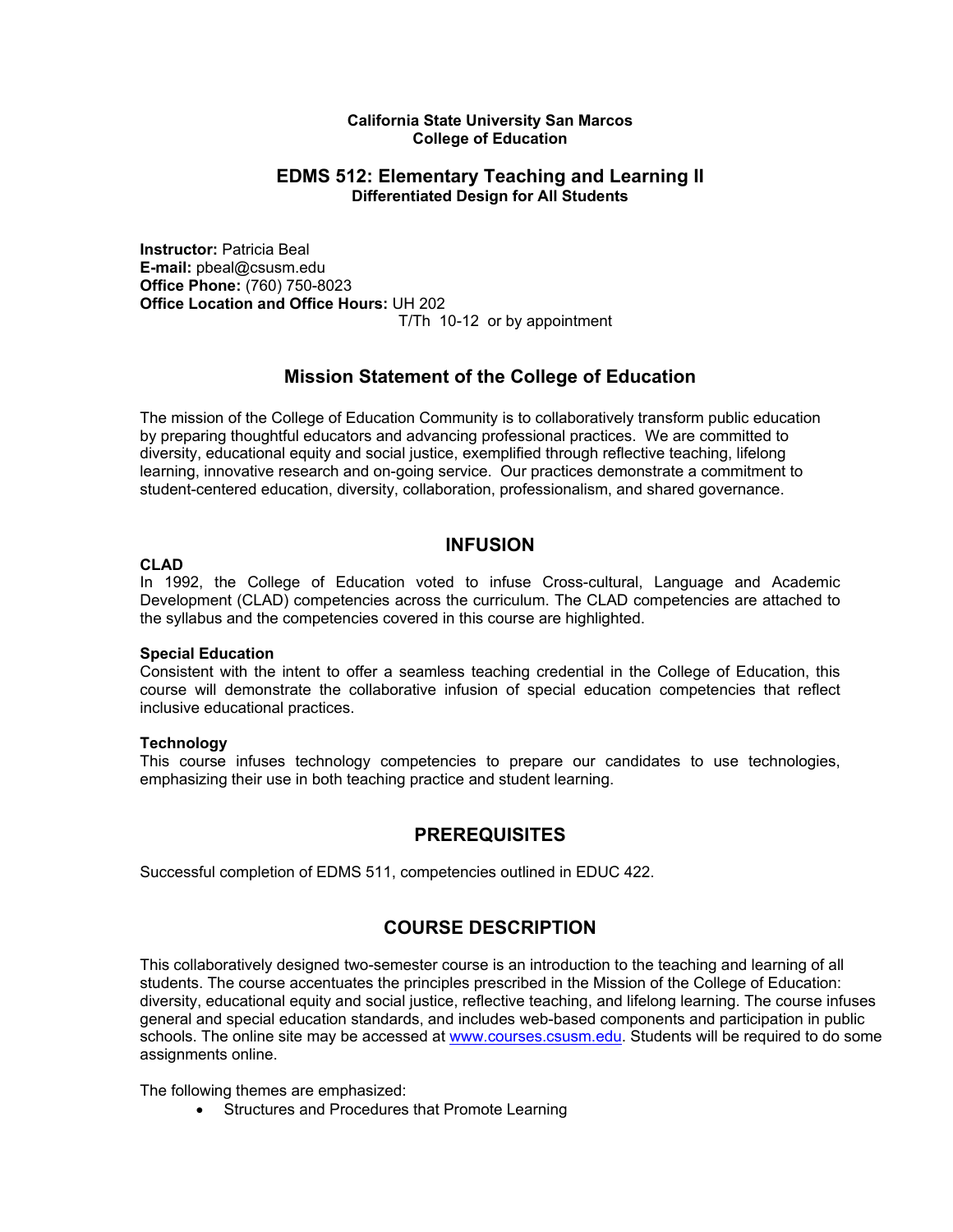- Reflective Practice
- Ways of Learning and Knowing Connected to Practice and Social Commitment
- **Differentiated Design**
- Teachers as Professionals

# **REQUIRED TEXTS AND WEBSITES**

- 1. Choate, J. S. (2000). *Successful inclusive teaching: (3rd ed.).* Needham Heights, MA: Allyn and Bacon.
- 2. Woo, Valadez, Marion (2003) Custom Reader
- 3. Villa, R. and Thousand, J. (1995). Creating an inclusive school. Alexandria, VA: Association for Supervision and Curriculum Development.
- 4. Websites: Course WebCT site: http://courses.csusm.edu

# **CALIFORNIA STANDARDS FOR THE TEACHING PROFESSION**

- $\triangleright$  Engaging and supporting all students in learning
- $\triangleright$  Creating and maintaining effective environments for student learning
- $\triangleright$  Understanding and organizing subject matter for student learning
- $\triangleright$  Planning instruction and designing learning experiences for all learners
- → Assessing student learning
- $\triangleright$  Developing as a professional educator

# **TEACHER PERFORMANCE EXPECTATIONS**

Candidates for the Multiple Subjects Credential will:

- 1. make multiple subject matter comprehensible to all students by planning and designing instruction that reflects an understanding of the state-adopted academic content standards (TPE 1)
- 2. monitor and support student learning during instruction (TPE 2)
- 3. use, interpret, and give feedback on formal and informal assessment measures (TPE 3)
- 4. make content accessible to all learners (TPE 4)
	- ensure the active and equitable engagement of all students in the learning process (TPE
- 5. employ developmentally appropriate teaching practices to all learners (TPE6a-d)
- 6. demonstrate knowledge and understanding of theories, principles, and instructional practices for teaching English language learners, and employ linguistically appropriate teaching practices for English learners (TPE 7)
- 7. demonstrate the ability to identify and design effective instruction for the needs, abilities, and development of all children and adolescents (TPE 8)
- 8. demonstrate the ability to use collaboration, preferral (e.g., Student Study Team) and referral processes (e.g., IEP, ITP) to ensure the development of appropriate instruction for learners with unique learning characteristics (TPE 9 and TPE 12)
- 9. plan and design learning experiences for children and adolescents that include goals, strategies, activities, materials, including technology, that coordinate effectively with academic content and the needs, abilities, and development of all children and adolescents (TPE 9)
- 10. demonstrate the ability to create, maintain, and reflect upon effective environments for student learning by designing a unit plan that includes authentic reference to effective instructional time allocation and instructional time management (TPE 9 and TPE 10)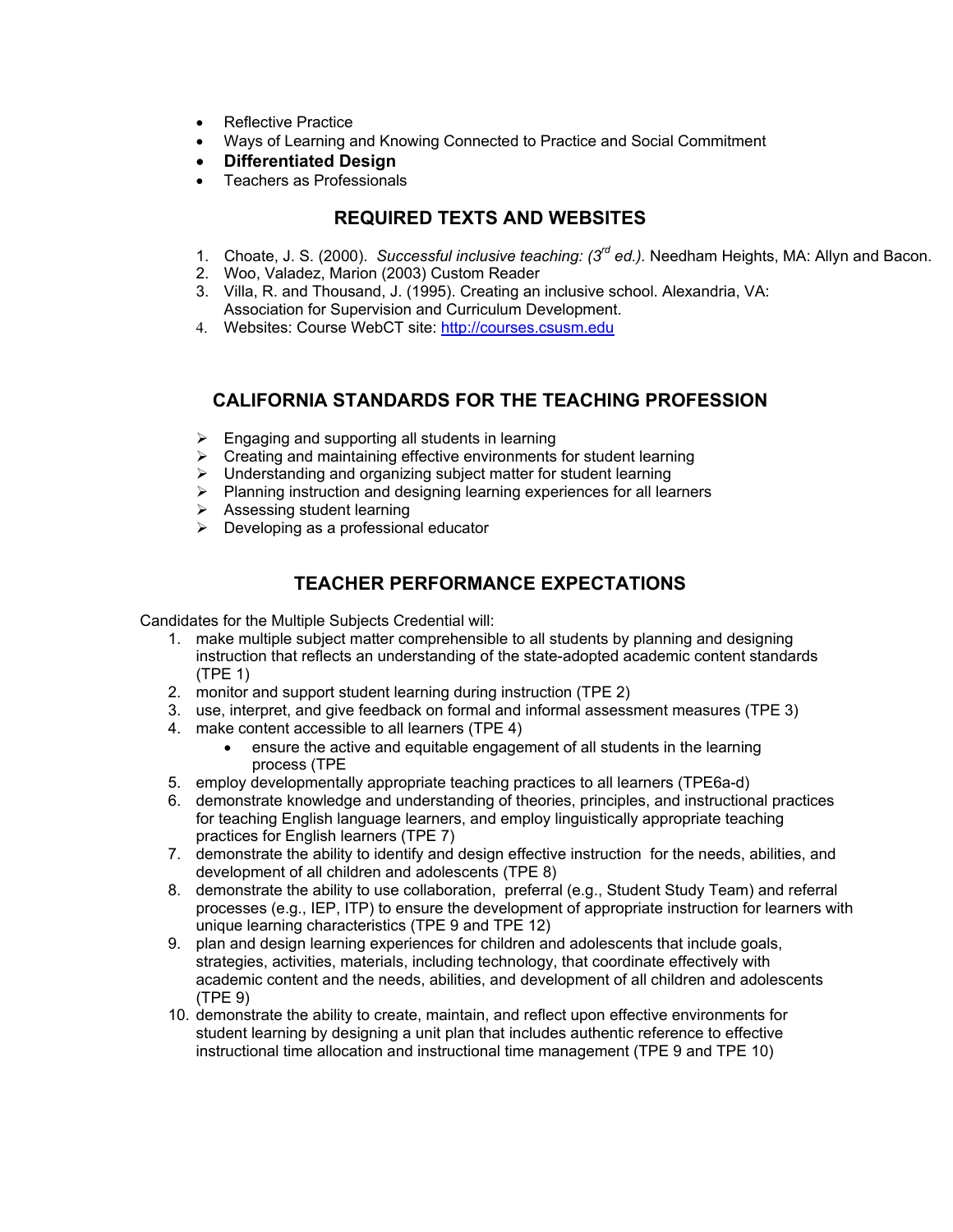- 11. demonstrate the ability to maintain effective social environments for student learning by including positive behavior supports and addressing social and emotional development of students in a classroom management plan (TPE 11)
- 12. develop as a professional educator by demonstrating their knowledge and understanding of the professional, legal, and ethical obligations of the teaching profession (TPE 12 and TPE 13)
- 13. develop as a professional educator by demonstrating their knowledge and understanding of the professional, legal, and ethical obligations of the teaching profession (TPE 12 and TPE 13)

# **INFUSED COMPETENCIES**

#### **Authorization to Teach English Learners**

This credential program has been specifically designed to prepare teachers for the diversity of languages often encountered in California public school classrooms. The authorization to teach English learners is met through the infusion of content and experiences within the credential program, as well as additional coursework. Students successfully completing this program receive a credential with authorization to teach English learners. (approved by CCTC in SB 2042 Program Standards, August 02))

#### **Special Education**

Consistent with the intent to offer a seamless teaching credential in the College of Education, this course will demonstrate the collaborative infusion of special education competencies that reflect inclusive educational practices.

### **Technology**

This course infuses technology competencies to prepare our candidates to use technologies, emphasizing their use in both teaching practice and student learning.

### **COURSE REQUIREMENTS**

#### **Attendance Policy**

Due to the dynamic and interactive nature of courses in the College of Education, all students are expected to attend all classes and participate actively. Absences and late arrivals/early departures will affect the final grade. At a minimum, students must attend more than 80% of class time, or s/he may not receive a passing grade for the course at the discretion of the instructor. Individual instructors may adopt more stringent attendance requirements. Should the student have extenuating circumstances, s/he should contact the instructor as soon as possible.

For this class, if you miss 2 class sessions, your highest possible grade is a B. If you miss 3 class sessions, your highest possible grade is a C. If you miss more than 20% of the class (3 class sessions), you may not receive a passing grade for the course. Late arrivals and early departures each count as ½ absence. Absences do not change assignment due dates. Late assignments will receive a 20% reduction in points for each day late. After one week, late assignments will receive no credit.

#### **Writing**

In keeping with the All-University Writing Requirement, all courses must have a writing component of at least 2,500 words (approximately 10 pages) which can be administered in a variety of ways.

#### **Students with Disabilities Requiring Reasonable Accommodations**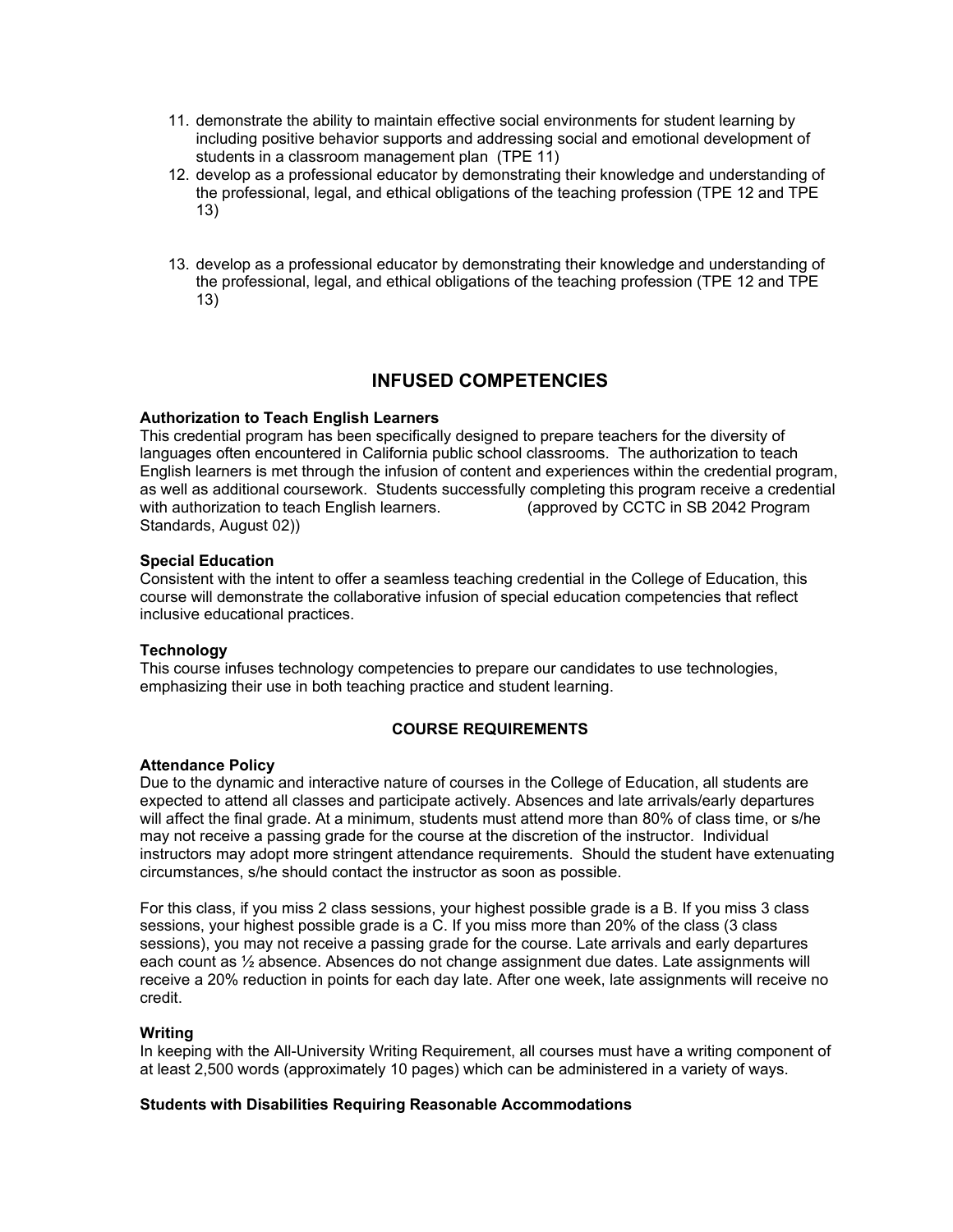Students are approved for services through the Disabled Student Services Office (DSS). This office is located in Craven Hall 5205, and can be contacted by phone at (760) 750-4905, or TTY (760) 750- 4909. Students authorized by DSS to receive reasonable accommodations should meet with their instructor during office hours or, in order to ensure confidentiality, in a more private setting.

#### **Email**

\*\*You must go to ACD 202 to activate your CSUSM e-mail account if you have not already done so.

# **PROFESSIONAL AND ADMINISTRATIVE REQUIREMENTS**

- Attend all class sessions, be on time, stay for the entire session, and contact the instructor and your class buddy when you must miss all or part of class.
- Use "person-first" language in all written and oral assignments and discussions (e.g., "student with autism" rather than "autistic student").
- Word process and keep copies of all written work (for use as professional portfolio entries).
- Complete and hand in all assignments on the given due dates for full credit. If you have extraordinary circumstances that impact completion of your assignments, please let the instructor know. Any time you have questions or concerns, please contact your instructor immediately.

Participate in class discussions and group activities, and demonstrate positive interpersonal skills with classmates and guests.

# **COURSE ASSIGNMENTS**

| 1. Action for Change                                                                                                   | 15 points |
|------------------------------------------------------------------------------------------------------------------------|-----------|
| 2. SST Simulation                                                                                                      | 15 points |
| 3. IEP Exercise                                                                                                        | 15 points |
| 4. Hansen Seminar Assignmnent                                                                                          | 15 Points |
| 5. Case Analysis                                                                                                       | 15 points |
| 6. 3-Month Plan                                                                                                        | 50 points |
| 7. Assessment Project                                                                                                  | 15 points |
| 8. School/Home Communication                                                                                           | 15 points |
| 9. Mock Interview                                                                                                      | 15 points |
| 10. PCP, Attendance<br>30 points<br>Late assignments will be penalized by a 20-point reduction each day they are late. |           |

**Keep digital copies of all assignments for your Credential Program Electronic Portfolio.**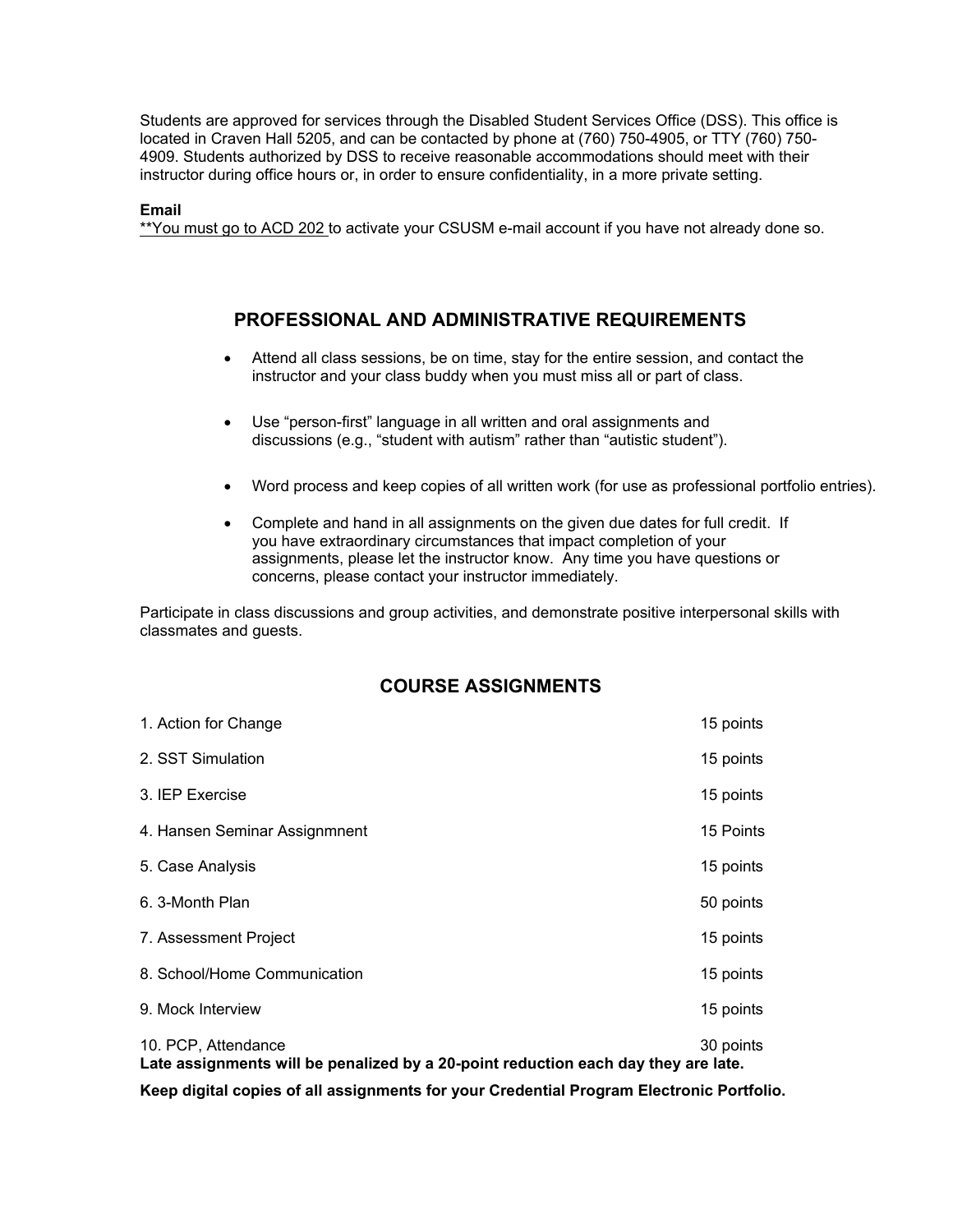#### **COURSE GRADES**

#### **Course Grades will be determined by points earned:**

| $A = 186-200$   | B = 166-172       | $C = 146-152$    |
|-----------------|-------------------|------------------|
| $A - 180 - 184$ | $B - = 160 - 164$ | $C_{-}$ =140-144 |
| $B+ = 174-178$  | $C+ = 154-158$    | $D = 120 - 138$  |

#### *An "A" student is one who:*

- completes all assignments on time and demonstrates the ability to summarize, analyze, and/or reflect at high levels.
- varies sources of information for assignments, demonstrating high degree of effort in pursuing varied perspectives around important educational issues.
- completes all the reading assignments and develops thoughtful and thorough responses.
- produces work that reveals a strong commitment to self-discovery and learning.
- produces work at a high professional level in terms of both writing and content.
- develops a high quality presentation, demonstrating significant learning around a contemporary issue.
- presents confidently and intelligently, demonstrating effective teaching skills.
- completes assignments in/out of class with a focus on learning and exploration, pushing him/herself to better understand the profession through quality work.
- attends almost every class meeting and is fully engaged during class.
- pushes him/herself to new understandings by participating in discussions, sharing his/her opinions, and valuing others' perspectives.
- contributes to the positive environment of the class by respecting all members.

#### *A "B" student is one who:*

- completes all or almost all assignments, all or most on time, and demonstrates the ability to summarize, analyze, and/or reflect at fairly high levels, showing consistent improvement over time.
- varies sources of information for assignments, demonstrating high degree of effort in pursuing varied perspectives around important educational issues.
- completes all or most of the reading assignments and develops thoughtful and fairly thorough responses.
- produces work that reveals a commitment to self-discovery and learning.
- produces work that is close to professional level in terms of both content and writing, working to develop a strong command of writing, speaking, planning and presenting.
- develops presentations, demonstrating significant learning
- presents confidently and intelligently, demonstrating effective teaching skills.
- completes assignments in/out of class with a focus on learning and exploration, pushing him/herself to better understand the profession through quality work.
- attends almost every class meeting and is regularly engaged during class.
- pushes him/herself to new understandings by participating in discussions, sharing his/her opinions, and valuing others' perspectives.
- contributes to the positive environment of the class by respecting all members.

#### *A "C" student is one who:*

- completes or attempts most of the assignments, mostly on time, and demonstrates the ability to do some quality summarizing, analysis, and reflection, showing improvement over time.
- varies sources of information for assignments, demonstrating effort in pursuing varied perspectives around important educational issues.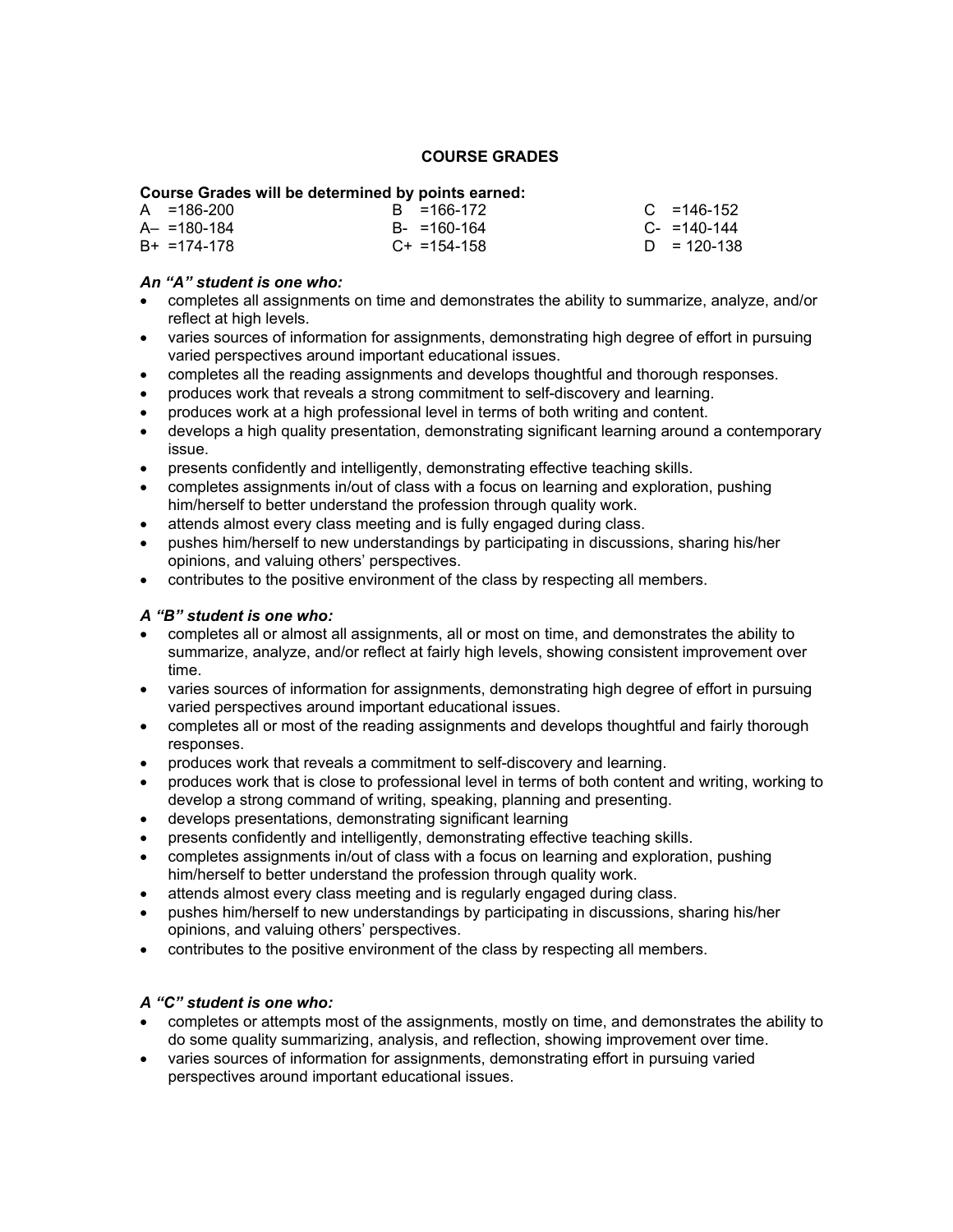- completes most of the reading assignments and develops thoughtful and sometimes thorough responses.
- produces work that reveals a commitment to some self-discovery and learning.
- produces work that is not yet at a professional level in terms of both writing and content.
- develops a quality presentation, demonstrating learning around a contemporary issue.
- presents confidently and intelligently, demonstrating some effective teaching skills.
- completes assignments in/out of class with a focus on learning and exploration, pushing him/herself a little to better understand the profession.
- attends most class meetings and is often engaged during class.
- pushes him/herself to some new understandings by participating to a moderate degree in discussions, sharing his/her opinions, and valuing others' perspectives.
- contributes to the positive environment of the class by respecting all members.

A "D" student is one who doesn't meet all of the minimal standards of a "C" student; "F" is earned by someone who hasn't completed significant portions of the required work and fails to meet the "C" student standards.

# **SEMESTER TWO CONTENT**

- ¾ Ways of Knowing Social commitment/awareness
- $\triangleright$  Structures and Procedures Communication and collaboration
- $\triangleright$  Differentiated Design Long-range planning
- $\triangleright$  Reflective Practice Teacher as inquirer
- $\triangleright$  Teacher as Professional Ethics & Laws / Continuum of professional development

#### **Theme I: Ways of Learning and Knowing Connected to Practice and Social Justice**

Teaching as social action Social commitment and awareness Accommodations for diverse learners Grouping and cooperation

#### **Theme II: Structures and Procedures that Promote Learning**

The social environment and the democratic classroom Creative solution finding Being prepared for non-routine events Natural support systems

#### **Theme III: Differentiated Design**

Long term planning, the big picture over the long haul Academic year calendar/plan Patterns and rhythms that define the year Universal design for different needs/styles of learning Adaptations for all learners

#### **Theme IV: Reflective Practice / Metacognition**

Reflective teaching Teaching as inquiry Teacher research, classroom action research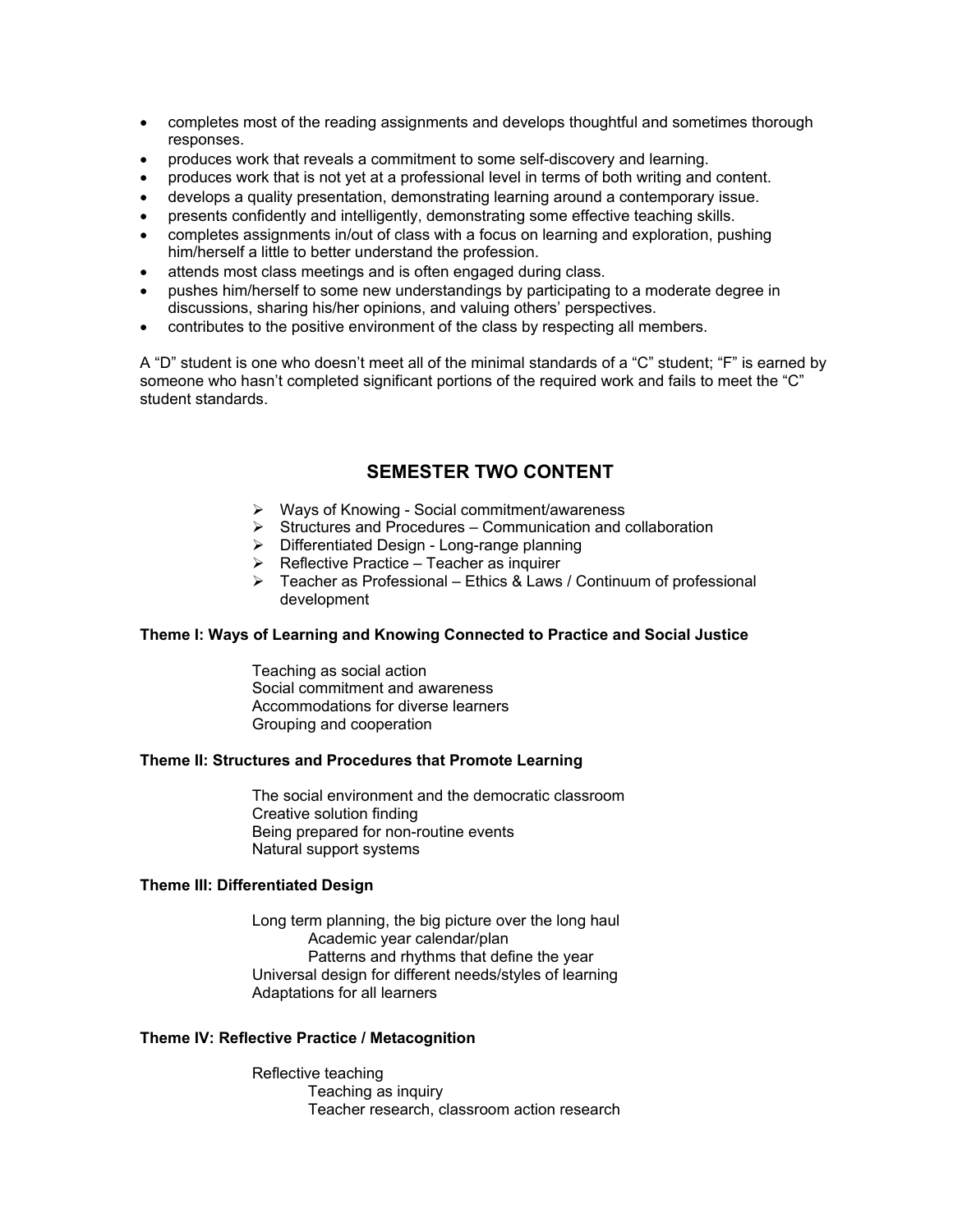The social environment Family and Community connections

## **Theme V: Teachers as Professionals**

Collaborative Activities and Opportunities Professional Ethics and Laws: Legal and Ethical Obligations to Students and Families Reporting Laws / Special Education Laws Continuum of Professional Development **BTSA**  The Master's Degree Special Certifications and Certificates Accomplished Teaching: National Boards for Professional Teaching Standards NBPTS Professional Leadership

# **Major Assignments**

# **Turning Philosophy of Teaching into Action for Change**  EDMS 512

| <b>Learner Outcomes:</b> | Apply a "Complex Change" model to identify action for promoting supported<br>inclusive and multicultural educational experiences in schooling                                                                                                                            |
|--------------------------|--------------------------------------------------------------------------------------------------------------------------------------------------------------------------------------------------------------------------------------------------------------------------|
| <b>Assessment:</b>       | A written personal action plan for promoting supported inclusive and multicultural<br>educational experiences in schooling which includes 5 actions in each of the five<br>areas of the "Complex Change" model presented in Chapter 4 of the Villa and<br>Thousand text. |

| Resource(s):   | Title and necessary information:                                                                                                                                                                                       |
|----------------|------------------------------------------------------------------------------------------------------------------------------------------------------------------------------------------------------------------------|
| Textbook/pages | Villa, R. A. & Thousand, J. S. (1995). Creating an inclusive school. Alexandria, VA:<br>Association for Supervision and Curriculum Development.                                                                        |
|                | Chapter 4                                                                                                                                                                                                              |
|                | Choate, J. (2000). Basic principles of inclusive instruction. In J.S. Choate (Ed.)<br>successful inclusive teaching: Proven ways to detect and correct special needs (3 <sup>rd</sup> )<br>ed.) Boston: Allyn & Bacon. |
|                | Chapter 3                                                                                                                                                                                                              |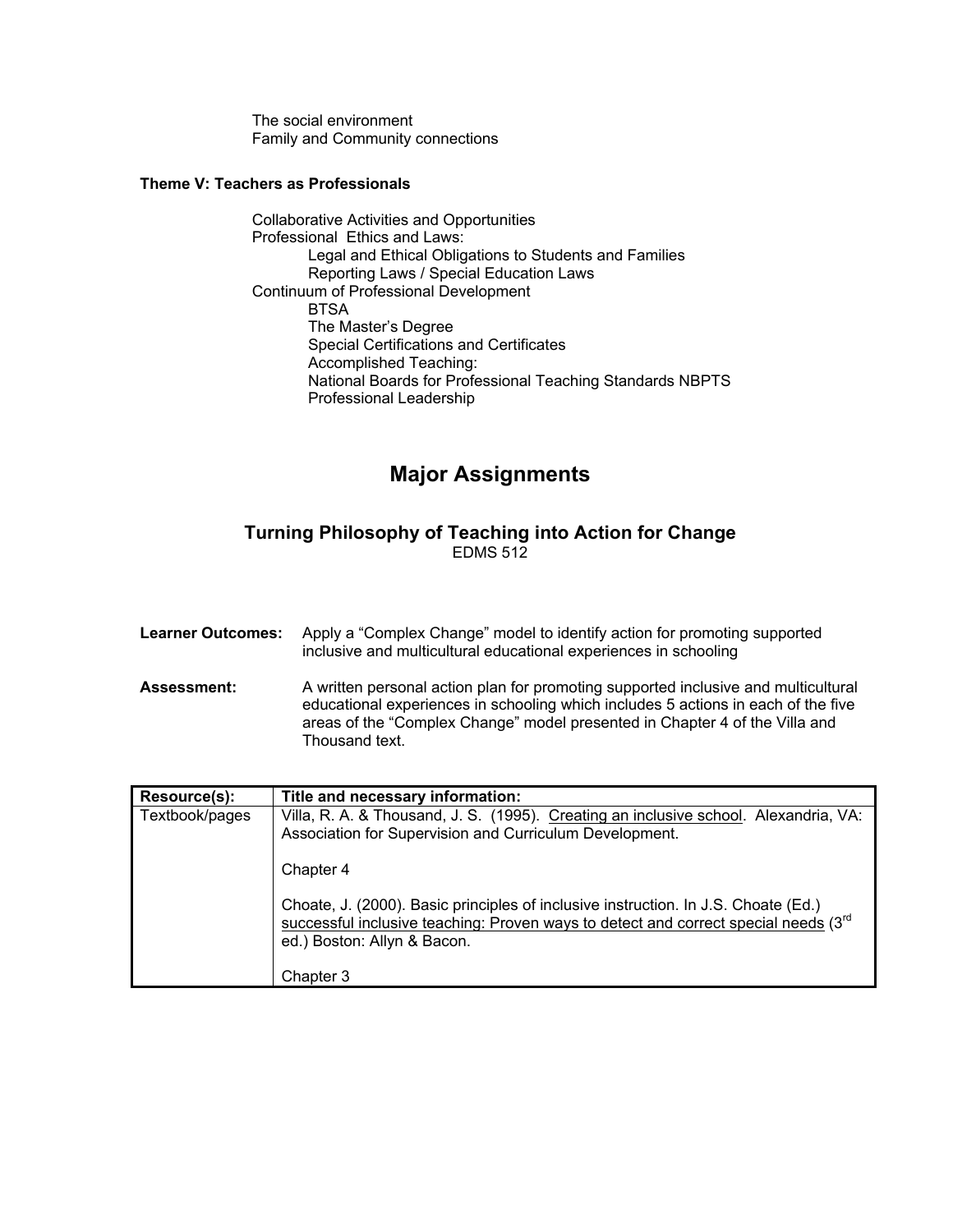# **TASK and GUIDELINES**

#### **Preparation**

Read carefully the following chapters

Villa, R. A. & Thousand, J. S. (1995). Creating an inclusive school. Alexandria, VA: Association for Supervision and Curriculum Development. Chapter 4

Choate, J. (2000). Basic principles of inclusive instruction. In J.S. Choate (Ed.) Successful inclusive teaching: Proven ways to detect and correct special needs  $(3^{rd}$  ed.) Boston: Allyn & Bacon. Chapter 3

#### **Reflection and Application**

For each of the five factors in managing complex change presented in Figure 4.2 on page 58 of the Villa and Thousand text, identify 5 actions that you can commit to taking to promote supported inclusive and multicultural educational experiences for students with disabilities and other language and learning differences. Be sure that your 25 proposed actions are congruent with the characteristics of your school, the needs of your professional colleagues, the needs of your students and families, and your own characteristics, strengths, talents, and needs. Your response will be used to help you develop your own professional development plan in your Level II activities after you graduate and are working in the field.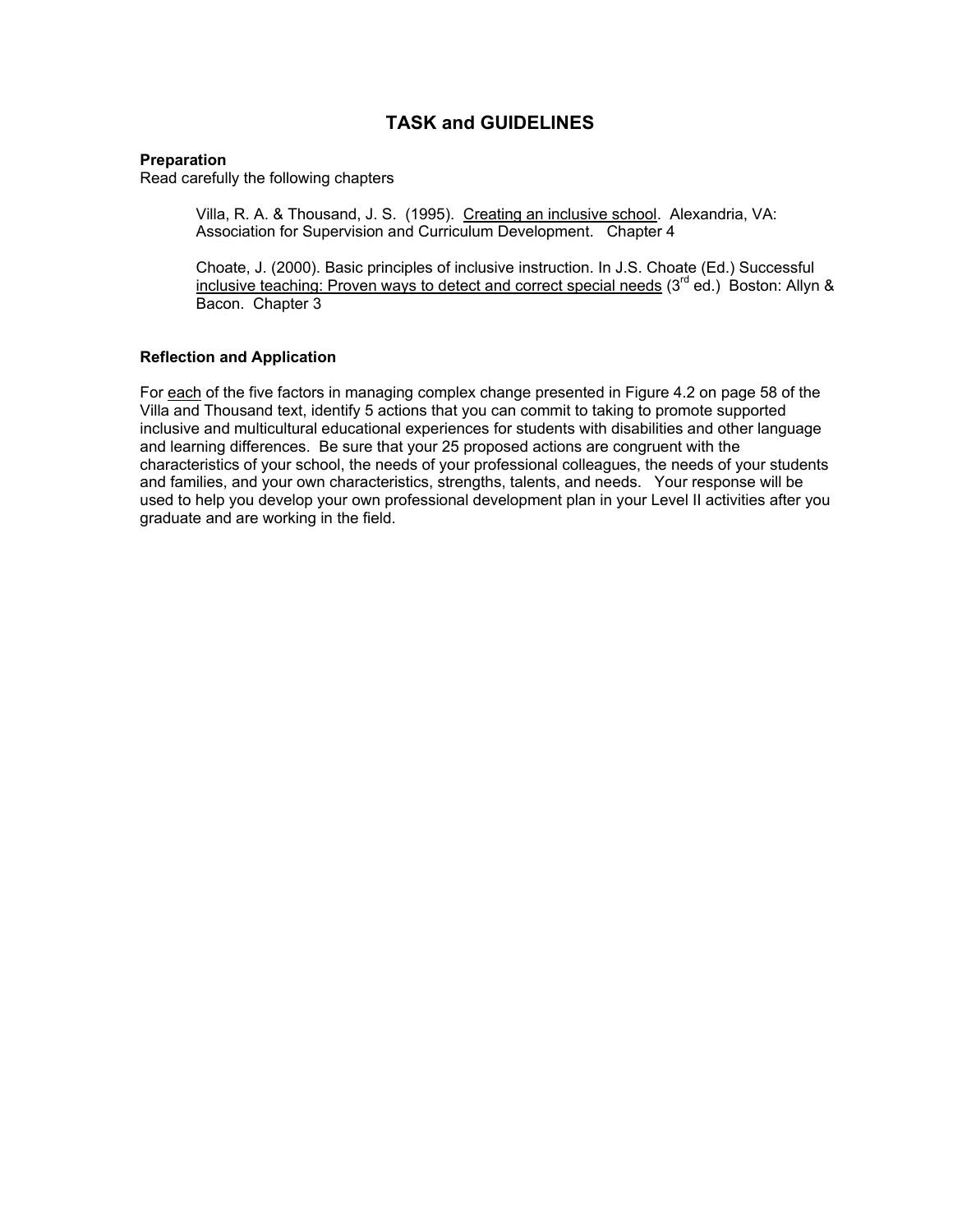#### **Student Study Team (SST) Process**  EDMS 512

| <b>Learner Outcomes:</b> | Knowledge and skill in conducting and participating in the Student Study Team<br>general education pre-referral process                                                                                               |
|--------------------------|-----------------------------------------------------------------------------------------------------------------------------------------------------------------------------------------------------------------------|
| <b>Assessment:</b>       | Teacher candidates apply their knowledge of the SST processes for avoiding<br>special education referral by participating in a simulation of an SST meeting<br>regarding a child with a selected classroom challenge. |
|                          | Teacher candidates create an annotated bibliography of articles and Web sites                                                                                                                                         |

that provide information about the student's challenge and strategies for supporting the student to be successful in the class

| Resource(s):                          | Title and necessary information:                                                                                                                                                                                                                                                                             |
|---------------------------------------|--------------------------------------------------------------------------------------------------------------------------------------------------------------------------------------------------------------------------------------------------------------------------------------------------------------|
| Textbook/pages                        | Choate, J.S. (2000) Successful inclusive teaching: Proven ways to detect and<br>correct special needs (3 <sup>rd</sup> ed.), pp 1-17. Boston: Allyn & Bacon. (ISBN 0-205-30621-<br>7)                                                                                                                        |
|                                       | Chapter 16                                                                                                                                                                                                                                                                                                   |
| Supplemental<br><b>Print Material</b> | SST Lecturette by Jacqueline Thousand, Professor, CSUSM, College of Education<br>SST format and examples                                                                                                                                                                                                     |
| Video/segment                         | Video Segment # 1 "Promoting Success for All Students" The Inclusion Series<br>(1998) Weland Prods/KCET and Allyn & Bacon. (ISBN 0-205-29111-2)<br>Video Segment # 3 "Working Together – The Collaborative Process" The Inclusion<br>Series (1998) Weland Prods/KCET and Allyn & Bacon. (ISBN 0-205-29111-2) |
| Internet Site(s)                      | WebCT sites for online CSUSM EDUC 501 course                                                                                                                                                                                                                                                                 |

# **TASK AND GUIDELINES**

### **Context**

The Student Study Team (SST) process is a general education function and general education teacher responsibility. It is a state-mandated prevention and intervention process and structure that must exist at every California school. The SST process is designed to address students' learning needs PRIOR to even thinking about referral for special education assessment. Some disabilities are more obvious and present themselves prior to school entry. Other high incident disabilities such as learning disabilities (e.g., language, mathematics, written expression) often develop in response to academic demands. Further, there are a great many children without disabilities who struggle in school because English is not their first language or because the instructional approaches used by their teachers do not match their learning styles (i.e., preferred areas of Multiple Intelligences). Most students respond positively when their classroom teachers seeks ideas and support from professional peers through the SST process.

### **Objectives**

The objectives of having you participate in a mock SST meeting are to give you the opportunity to:

- demonstrate effective use of the SST model
- demonstrate the various roles of the SST members
- examine support options for students based upon their unique individual characteristics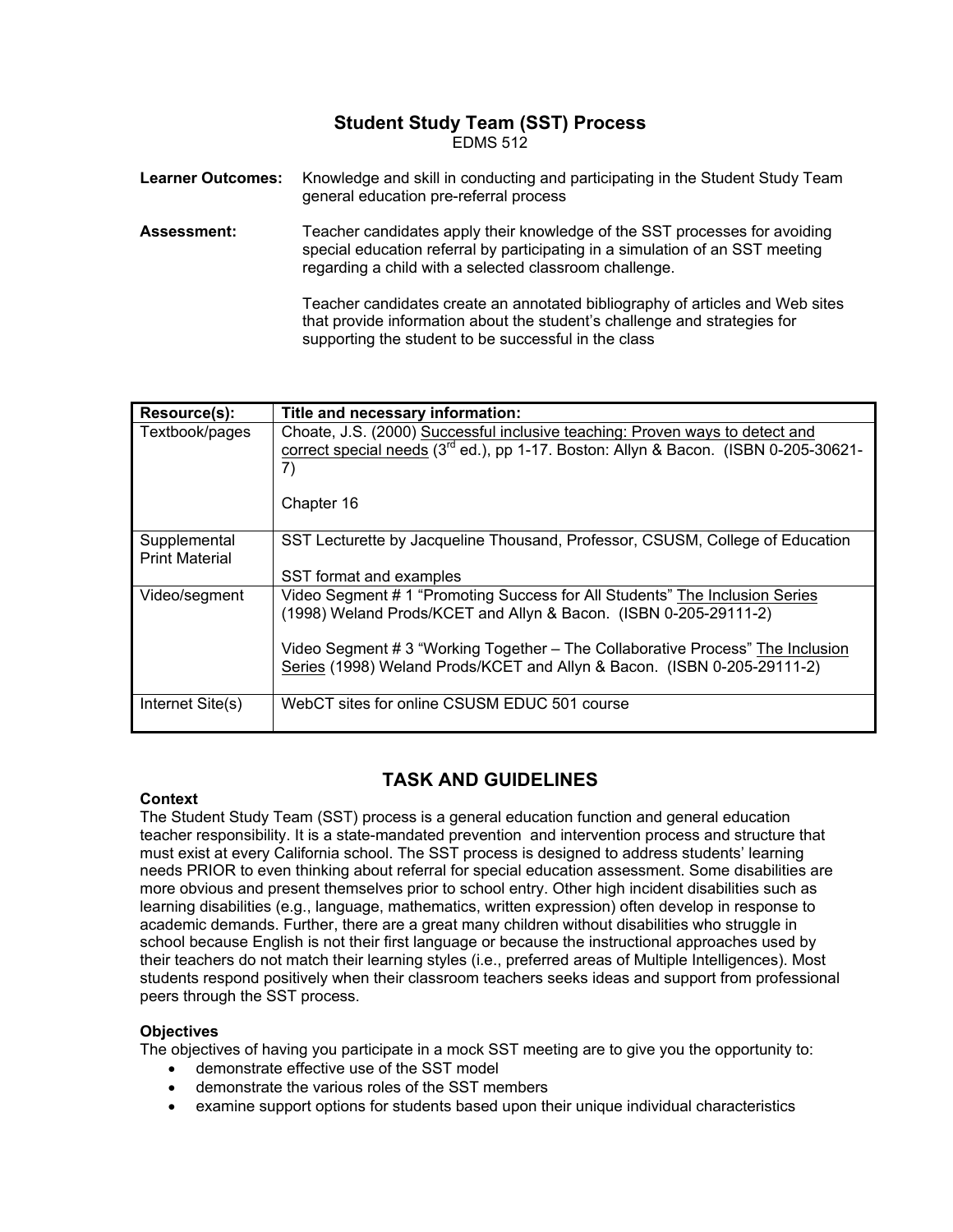- demonstrate the use of prereferral strategies as the preferred response (over formal special education referral) to resolve problems
- clarify the initial procedures involved in identifying students for special education support

#### **Preparation**

- Read the SST Lecturette and Chapter 16 of Choate.
- Visit the SST examples on the EDUC 501 WebCT site
- Study the examples of the SST format provided in class
- Watch the video segments #1 and #3 of the Inclusion Series that models the SST process and the elements of effective collaborative teaming.

#### **Assignment Description**

Each class member will be assigned to an SST team of 5 members. Each member of the group will fulfill one of the following roles and the corresponding assigned tasks.

| <b>Role</b>         | Extra Task               |
|---------------------|--------------------------|
| PREVIOUS TEACHER    | <b>SST SUMMARY SHEET</b> |
| <b>PARENT</b>       | DISABILIT DATA SHEET     |
| CURRENT TEACHER     | TEAM BINDER & COVERSHEET |
| RESOURCE SPECIALIST | <b>FACILITATOR</b>       |
| ADMINISTRATOR       | <b>RECORDER</b>          |

The task of the team is to "create" a child and circumstance in that child's life that would lead up to a Student Study Team meeting. Following the reading of article related to the suspected disability or challenge experienced by the child, your team will plan and rehearse for an SST meeting that will be presented to the entire class.

This presentation will be a "process" evaluation presentation. This means that the team will receive additional instruction and feedback during the presentation, as needed. It is expected that by participating in and observing others performing a mock SST meeting that you will be better prepared to participate in them as a professional.

Your SST team will also create a binder that will be presented to the instructor at the time of the presentation. Included in the binder will be the following:

- Cover page with the SST title that suggests the student's area of difficulty or suspected disability along with the team members' names with assigned roles.
- Data page observed characteristics of the student's behavior and learning or behavioral challenges, how the child's characteristics affects school performance, and possible strategies for supporting the student.
- A copy of the SST Summary Sheet with each column filled out in items that will be covered in the of SST roleplay
- Five annotated bibliographies per team member of articles and web sites that provide information about the challenging student characteristic and strategies for supporting the student. Bind the bibliographies by team member, alphabetically ordering the clusters of five annotations by team members' last name's first letter. Each annotation is to include a starting paragraph the briefly summarizes the article. A second paragraph will summarize your reaction (e.g., interesting new information, conflicting perspectives, challenging point) to the article. Use APA format in referencing the article or web site.

#### As an example:

Kluth, P., Villa, R., & Thousand, J. (Dec. 2001/Jan 2002) 'Our school doesn't offer inclusion' and other legal blunders. Educational Leadership, 59 (4), 24 – 27.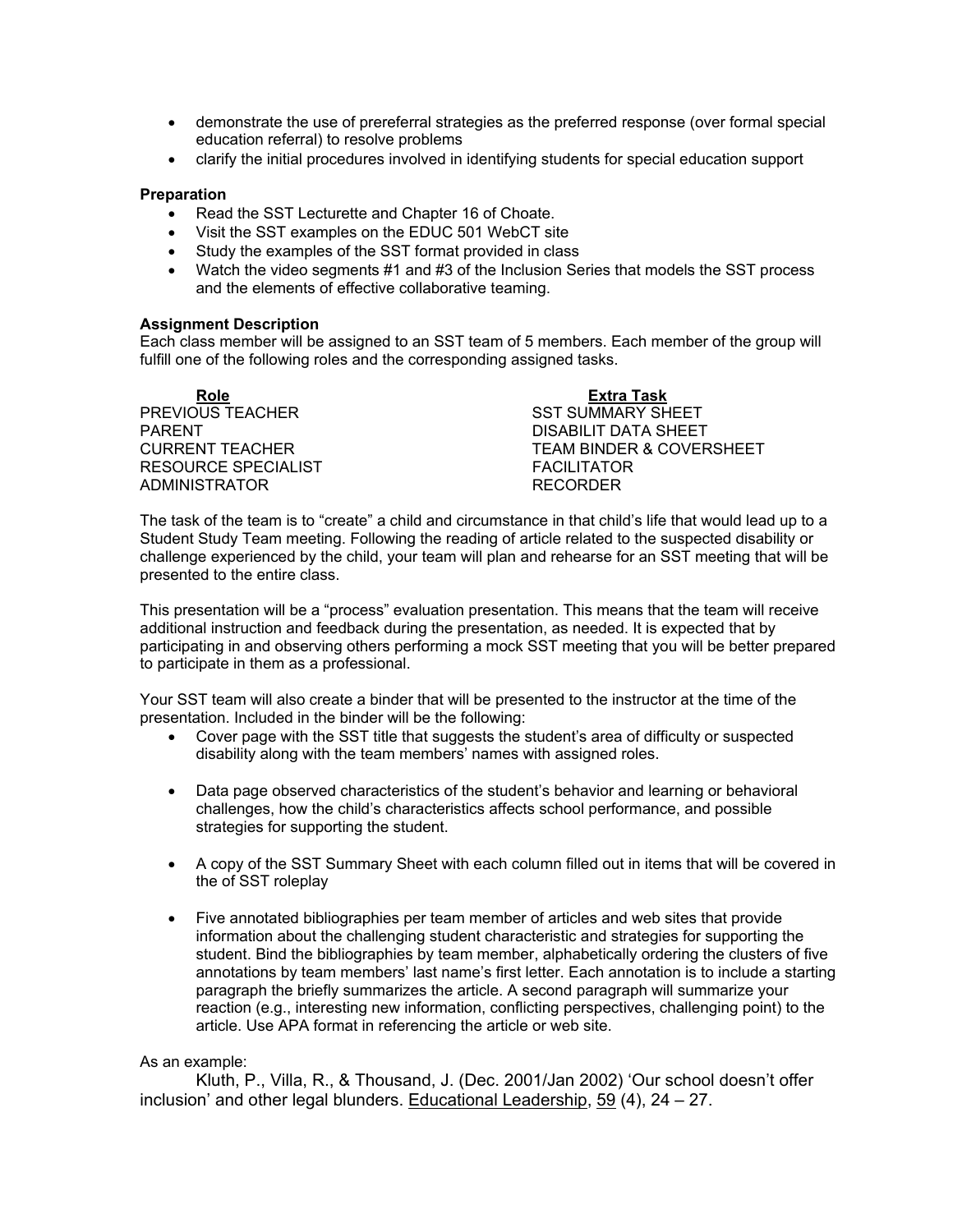# **Student Study Team (SST) Lecturette**  Jacqueline Thousand

The purpose of this lecturette is to provide you with a context and framework for effectively participating as a member of your school's site-based Student Study Team, known throughout California and referred to in the remainder of this lecturette as an "SST." California was one of the first states in the union to mandate that each school establish a working team, the SST, to examine the challenges and needs of individual students who are not experiencing success in general education for one reason or another. All too often the reaction to a student's classroom difficulty is to refer the student for special educational assessment and services. This is not an appropriate action of first course. In fact, referral is an action of last course, following demonstrated efforts to develop individualized supports to promote student success. Remember your examination of IDEA and other special education related laws during Stage 2 of your studies? Part of the IDEA legal requirements is that all feasible alternative to ensure that all feasible alternative educational methods have been employed in general education before any consideration is made to refer students for special education assessment.

An SST is a forum for melding the collective knowledge and wisdom of educators, family members, other support personnel (and, when possible, the student of concern) to craft creative ways in which to ensure a student's success in general education. The overarching goals of any team are to a) support and empower classsroom teachers to effectively respond to students' unique learning, social, and behavioral characteristics and b) avoid special education referral. You should know that time analysis studies have found that the special education referral and eligibility determination process for one student can take up to 40 hours of educator's observation, assessment, and meeting time. And in many cases, after all of this time and effort, a student may not meet eligibility criteria. So, it is worth it to take advantage of the SST structure to plan and carry out ways for providing a student assistance while remaining in the special education classroom.

### **What Does a Student Study Team Look Like and What Does the Team Do?**

Probably the most important think for you to remember about a Student Study Team (SST) is that is is NOT a special education function. Instead, an SST represents a total school committment to student success through individual reviews of student needs and implementation of individualized strategies for promoting success in general education. In some school districts, Student Study Teams have been renamed "Student SUCCESS Team" in order to capture the spirit as well as the letter of the law!

An effective SST has at least the following characteristics:

- The SST meets regularly, uses a structured meeting form, insures attendance of relevant team members, and maintains an on-going record of decisions, recommended interventions, and outcomes of interventions.
- The SST includes the parent(s) or guardian(s) and all appropriate site personnel and program resources. The student is included whenever it is deemed appropriate and possible.
- The SST capitalizes upon the local resources of school site staff and other distiect and communit resources, as needed, for professional growth and staff development.
- The SST considers student learning, social/emotional, and/or behavior challenges and generates, priorizes, and selects strategies for implementation. A concrete plan of action is an outcome of each SST meeting.
- Member of the SST provide assistance, consultation, and peer coaching to the classroom teacher(s) who are invovled with the student of concern.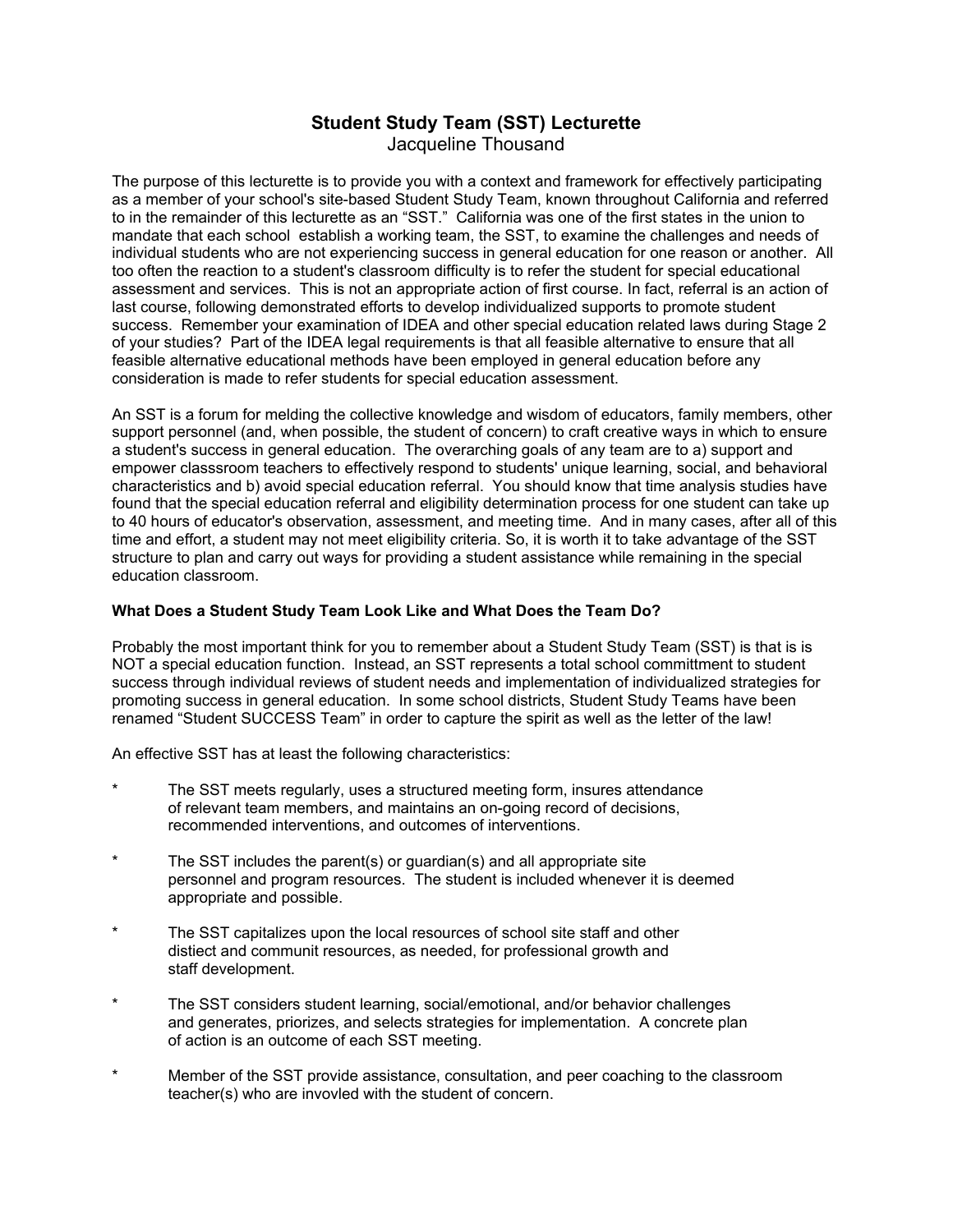- SST members take advantage of effective teamwork and concentrated action to improve student performance.
- The composition of an SST is a balance between members who are most familiar student and a standing core of members who have been elected or appointed as members who have knowledge and experience to design interventions and alternative educational strategies for promoting student success. Because of their knowledge of the student, the student's parent(s) or guardian(s) and the teacher referring the student are always members of the SST. If the person making the referral is not the student's classroom teacher, the classroom teacher as well as the referring person join as team members.

#### **More on the Composition of the Student Study Team**

As previously mentioned, each school in California has a standing Student Study Team that has a core membership which meets on a regularly scheduled basis to generate strategies to support referred students. Typically an SST does not exceed six in number, with the core membership being a school administrator or administrative designee and one to three additional core members who may be classroom teachers, the school nurse, a communication specialist (i.e., the leanguage, speech, and hearing specialist), a bilingual teacher, a Title I teacher, a counselor, a special educator (e.g., resource teacher, program specialist, behavior specialist), or a psychologist.

The SST changes its composition for each target student to include the referring teacher, the parent(s)/guardian(s), the student (when possible and deemed appropriate) and those others beyond the core who are considered best equipped to develop effective strategies for the student. Below are descriptions of the potential responsibilities individuals in various roles might take as members of an SST. These descriptions are not meant to be prescriptive, as each school has discretion as to how the SST will operate and the roles each person will fulfill. Just remember that each professional in your school (yourself included) has unique talents, backgrounds, interests, experiences, and relationships with students that might make him or her an invaluable member of a particular student's SST.

#### **Potential Roles and Responsibilities of SST Members**

| School<br>Adminstrator/Designee | Convenes and "chairs" the meeting, coordinates the school rosources,<br>provides direction and support to team.                                                                                                                                                                                                                                                                             |
|---------------------------------|---------------------------------------------------------------------------------------------------------------------------------------------------------------------------------------------------------------------------------------------------------------------------------------------------------------------------------------------------------------------------------------------|
| <b>Referring Teacher</b>        | Provides information on concern(s) regarding the student, gathers<br>complete data regarding student and concern, implements intervention<br>strategies and keeps data on intervention success or lack thereof,<br>brings knowledge of the curriculum and behavioral expecations of<br>students, suggests educational strategies.                                                           |
| Parent(s)/Guardians             | Provides information regarding the student's interests, extracurricular<br>activities, daily living and socialation skills, and other pertinent<br>background information such as medical background. Shares family<br>concerns, provides information related to concern observed in home<br>and community, participates in carrying out strategies jointly developed<br>in the SST meeting |
| <b>Teacher Members</b>          | Brings knowledge of the curriculum, effective instructional and behavior<br>management strategies; brainstorms educational strategies and<br>interventions; provides support to referring teacher; often has a history<br>with the student (e.g., former teacher).                                                                                                                          |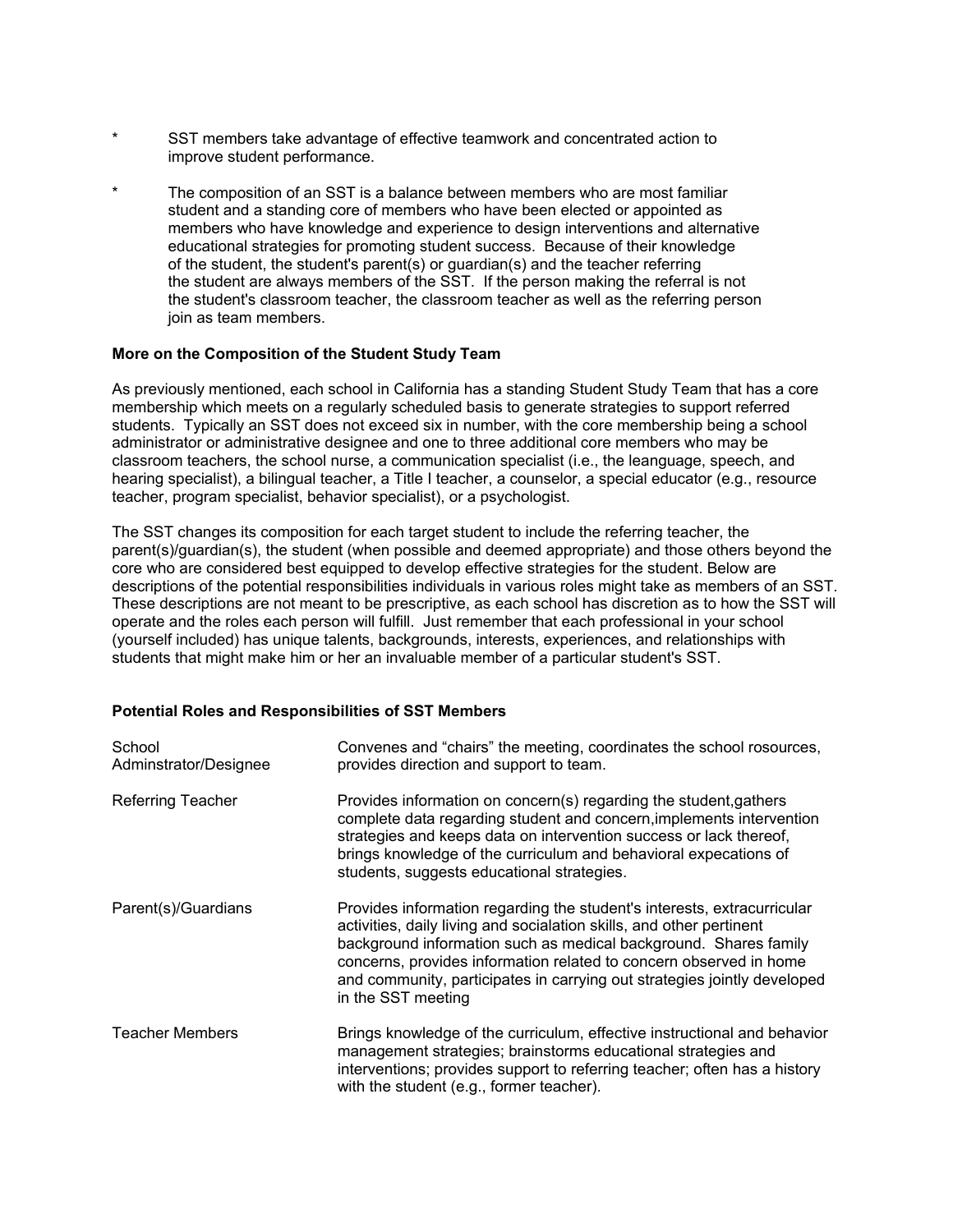| <b>Student</b>                                          | Shares feelings, concerns, progress; participates in the decision<br>making; receives support and assistance from adults in taking some<br>responsibililty for change. (Recommended for 3rd/4th grade and older<br>students)                                                                                                                |  |
|---------------------------------------------------------|---------------------------------------------------------------------------------------------------------------------------------------------------------------------------------------------------------------------------------------------------------------------------------------------------------------------------------------------|--|
| Other persons as needed:                                |                                                                                                                                                                                                                                                                                                                                             |  |
| Counselor                                               | Gathers complete infomation regarding student and concern;<br>coordinates long-term information regarding student performance in all<br>classes and outside agency contacts; may assist parent and/or student<br>in preparing for the meeting; brainstorms interventions and supports;<br>provides resources for counseling-related issues. |  |
| <b>School Nurse</b>                                     | Provides resources health and/or medical issues                                                                                                                                                                                                                                                                                             |  |
| Psychologist                                            | Provides resources for formal or informal screening, observations,<br>academic or behavioral interventions, monitoring of student progress,<br>and counseling when appropriate.                                                                                                                                                             |  |
| Resource Specialist/<br><b>Special Educator</b>         | Provides resource information for informal screenings, observations,<br>academic and behavioral management interventions                                                                                                                                                                                                                    |  |
| Language, Speech & Hearing<br>Specialist                | Provides resoruces for screening of speech or language concerns,<br>offers intervention strategies and materials to assist the classroom<br>teacher to carry out suggested strategies.                                                                                                                                                      |  |
| Others (e.g., Reading<br>Specialist, Bilingual Teacher) | Participation is based upon the reason for referral and learner<br>characteristics (e.g., English language learner). Provides another point<br>of view in problem solving process; knows local resources and student<br>population.                                                                                                         |  |

### **Specific Responsibilities of Designated SST Roles**

Each SST meeting requires a facilitator/chairperson and public recorder to fulfill the following responsibilities. The facilitator will also ask someone to serve as a timekeeper and someone to serve as the "seat recorder," the person who copies on a regular-sized piece of paper the public recorder recorded on chart paper or a blackboard/wipeboard by the recorder. If at all possible, none of these four roles should be assigned to the referring teacher, the parent(s), or the student, as these team members need to focus their full attention on the Student Study Team process.

#### BEFORE THE MEETING:

#### Facilitator Responsibilities: Recorder Responsibilities:

- Coordinates logistics before & after meetng
- Notifies members of time, place, & students being discussed on board or easel paper
- Ensures parent and student are prepared
- Knows available resources and how to access them
- Assumes ultimate responsbilities for group decision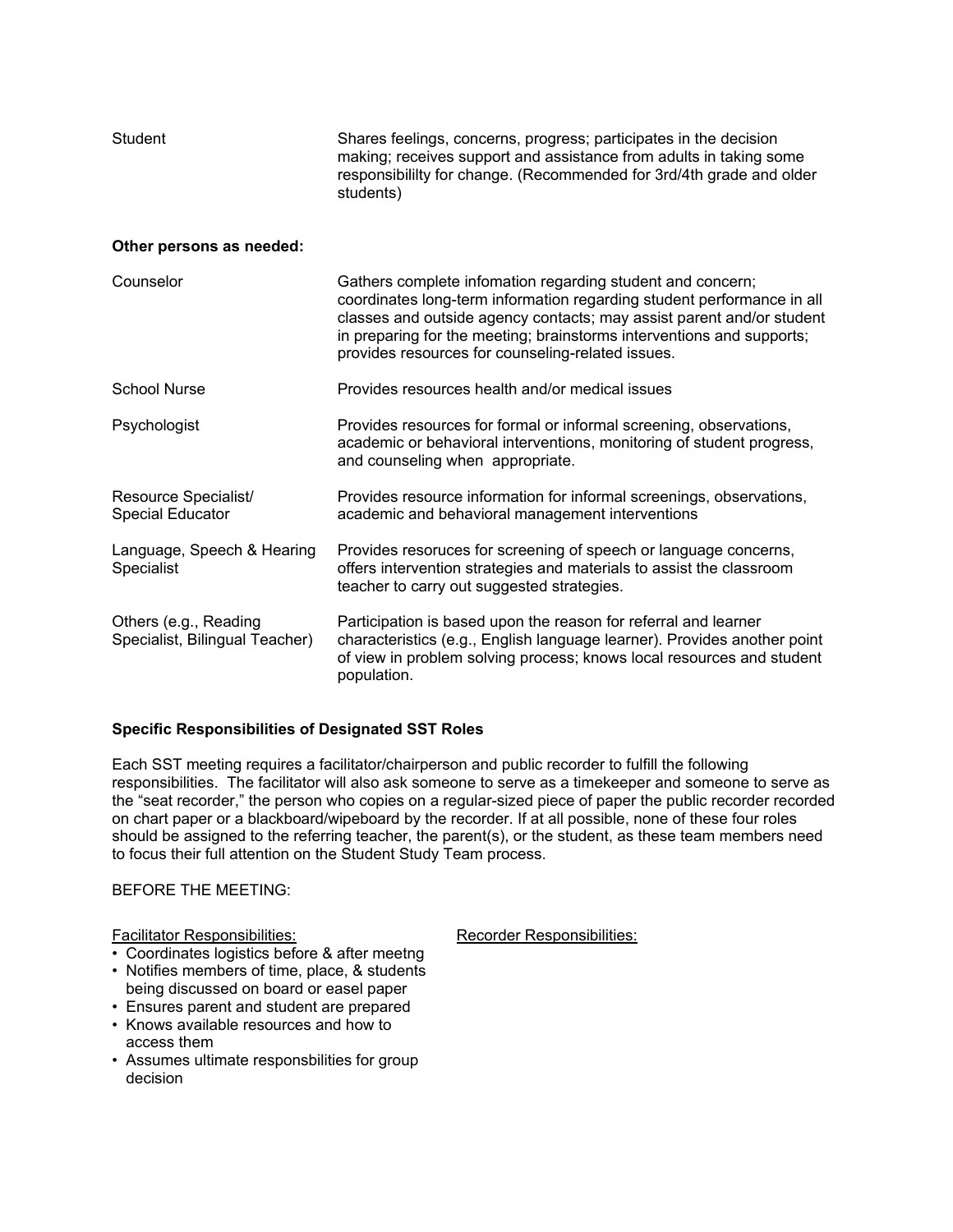#### **DURING THE MEETING**:

Facilitator Responsibilities **Recorder Responsibilities** Recorder Responsibilities

- 
- Role is to facilitate, not present information Organizes input into appropriate catagories
- Stands in front of the group Writes quickly and legibily
- Accountable for time, appoints timelkeeper Shortens, abbreviates<br>• Helps recorder take accurate notes Isn:t afraid to misspell
- Helps recorder take accurate notes
- Checks for meaning and understanding Uses color as visual aid
- 
- Keeps team focused on task
- Asks for specifics to clarify generalities
- Is positive, compliments group members
- Models and encourages nonjudgemental contributions
- Diffuses emotionally charged statements
- Helps team find win/win solutions

- Makes corrections non-defensively Listens carefully for the key words and records key words and ideas
	-
	-
	-
	-
	-
- Encourages input from all members Uses circles and arrows to connect related information

The referring teacher also has a set of responsibilities in preparation for the SST meeting. Other team members expect the teacher to bring background information such as the student's cumulative folder with information regarding parent contacts, any previous test data, any hearing and vision screening results, recent work samples in various academic domains (e.g., reading, math, language). The referring teacher also should be prepared to discuss a) the reason(s) for referral and a specific statement of the concern(s), b) student strengths in academic and classroom behavior (e.g., good in math, loves to do handwriting, enjoys art, good in sports, very cooperative, willing to please, chosen by classmates to be a leader), and c) specific non-strength (e.g, difficult time reading textbooks, not able to phonetically sound out words, does not complete work or turn it in, talks during individual work time). It is important that the referring teacher comes with positive observations regarding the student; it builds trust and demonstrates genuine concern for the student being referred. In preparation for the meeting, the referring teacher may find it helpful to fill out the Strengths, Known Modifications (i.e., what the teacher has already tried with regard to the area of concern), as well as the Concerns columns of the SST Summary form (which is described in the next section) .

All team members, whether or not they have a specific role (e.g., "seat recorder," timekeeper), should observe the norms of effective team participation. Namely, all members should a) listen to and respects to other team members, b) helps recorder accurately record contributions, c) stays on task and focuses on each of the columns of the Student Summary form as each column is addressed, d) serves as timekeeper as needed, e) comes prepared with information on the student, f) avoids side conversation, g) takes responsibility for all agreed upon actions, and, if asked, h) serve as the "seat recorder" who copies the SST Summary Sheet information on a regular-sized piece of paper.

#### **What are the Steps of the Student Study Team Process?**

Step 1. Pre-SST Interventions Have Been Tried and Have Not Been Successful

Regardless of who expresses the initial concern about a student (teacher, parent, counselor, other school personnel), efforts must be made and documented that the teacher has met with an initial "screening" team to develop and implement an intervention plan. This initial team meeting, sometimes called a "triad" meeting, involves the referring teacher and two other colleagues (e.g., a trusted teacher colleague, counselor, special education or related services resource person, site administrator).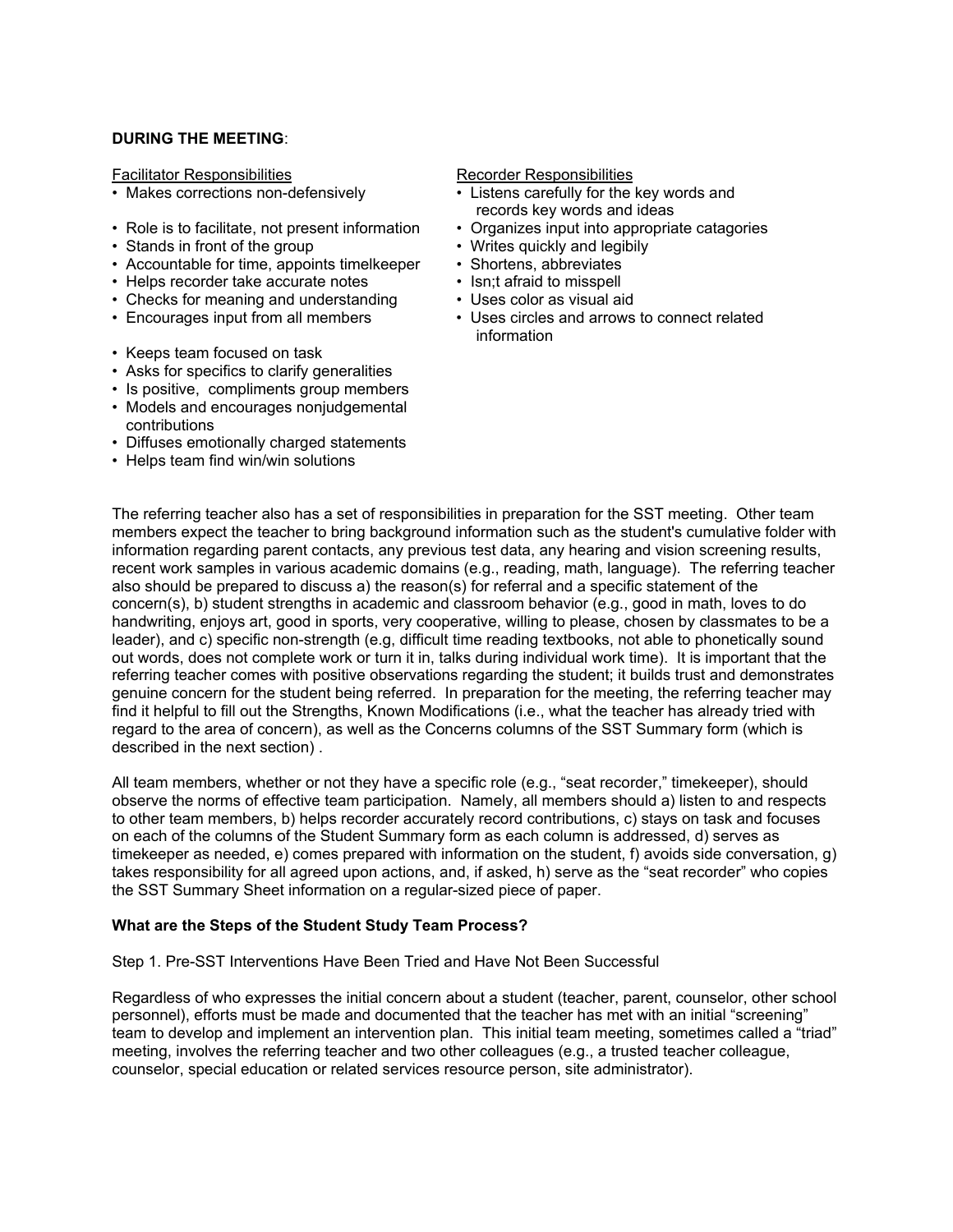If the intervention is successful, there is no need for an SST referral. If data indiciates that the intervention is not successful, the screening team may meet again to adjust the intervention, implement the modified intervention, and monitor student progress. The teacher may also decide to make a referral to the Student Study Team through the SST coordinator.

Step 2. Referral of a student for study by the SST

The teacher makes a referral to the SST through the SST coordinator, who sets up an SST team meeting. Many schools have a regularly scheduled SST meeting time, location, and date (e.g., Wednesdays between 7:30 am and 8:15 am in the guidance office).

#### Step 3. Parent Invitation and Meeting Arranged

The SST Coordinator invites the parent(s), student, core team members, and other resource persons who are deemed as important extended team members for the student. The teacher may invite the parent, if that is determined to be more appropriate. The coordinator requests that participants gather relevant inforamtion, records of student performance, and so forth (see coordinator's responsibilities above).

Step 4. Team Meets and Follow-Up Date is Set

The team meets using a structured format that parallels the columns of the Student Study Team Summary format. The SST Summary format is very useful in guiding the team to systematically (in this order):

- 1) identify student strengths,
- 2) identify concerns (note that this is out of order on the SST Summary form,
- 3) identify known information about the student's history and performance,
- 4) identify known modification tried in the past (by the current and past teachers) that were success (place a "+" next to the modification) and/or unsuccessful (place a "-" next to the modification,
- 5) brainstorm possible interventions and strategies,
- 6) select and prioritize at least two or three actions to be taken from the brainstormed list,
- 7) assign at least one person to be responsible for each action,
- 8) determine a specific date by which each action will be initiated and complete, and
- 9) setting a follow-up meeting between three and six weeks from the date of the current SST meeting.

Any questions that come up that cannot be answered at the meeting (e.g., ruling out the possibility of ADD through a medical diagnosis) are recorded as they arise in the Questions column. This acknowledges the concern and provides a record of this to possibly examine outside of the meeting.

This is an ideal time to view the video, "Promoting Success for All Students," the first segment of The Inclusion Series. As previously noted, the majority of this segment is devoted to the SST process. It illustrates what an SST meeting might look and feel like. Further, it illustrates that sometimes things are not perfect, when it comes to the SST process. As you view the video, you will notice that that parent(s) are missing from the meeting. This is contrary to everything that you have been taught thus far through this lecturette and the web sites about the critical involvment of parents. It, in fact, is a best practe to do every thing possible to enable the parent(s) or guardian(s) to attend SST meetings. In reality, this does not always happen, as this video illustrates.

Also, you will notice that the student is not present at the SST meeting. Again, it is a best practice to involve the student if the family and team feels it is appropriate. Note that, as a general rule of thumb, students who are in 3rd or 4th grade and above are considered old enought to participate in an SST. Participation, of course, is up to the discretion of the team.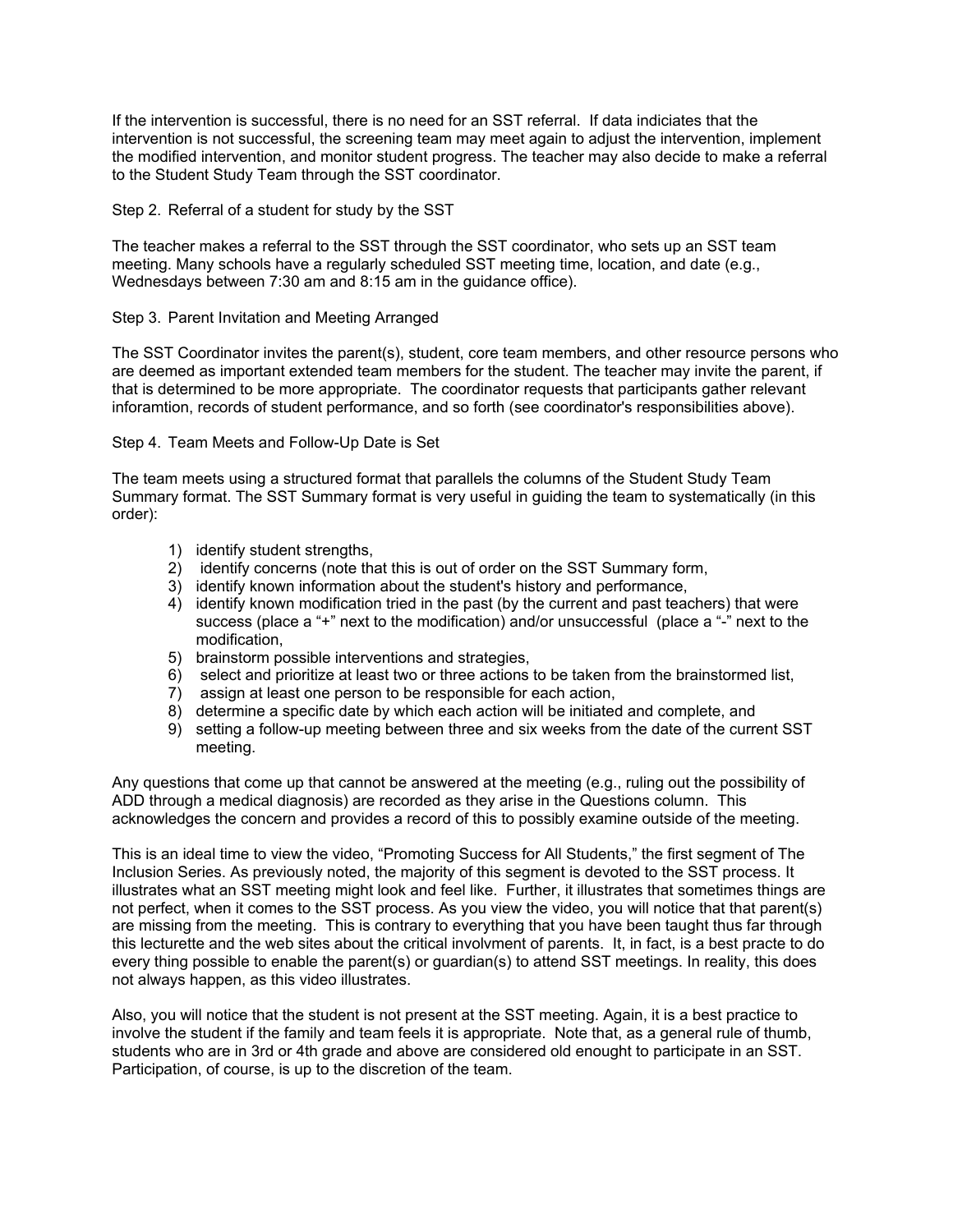#### Step 5. Interventions Implemented and Monitored

Interventions are carried out by the designated persons identified in the "Persons Responsible" column of the SST Summary. Any one at the meeting may be designated to carry out a component of the action plan. It is important that data regarding student performance and behavior is collected throughout implementation to determine the effectiveness of the intervention(s). Success also will depend upon the "integrity" with which the interventions were executed (i.e., did people really do what they agreed to do in the way in which it was designed?).

#### Step 6. Follow-Up Meeting to Determine Intervention Success

The SST reconvenes on the predetermined follow-up date. The purpose of this follow-up meeeting is to examine how well the interventions were carried out ahd how effective the interventions were in achieving their desired outcomes for the student.

If the intervention is successful, there is no need for the SST to convene again; the student contiues in the intervention program. If data indicates that the student is not experiencing success, the team then adjusts the intervention and/or formulates new interventions, sets a new follow-up date, implemetns the modifications, monitors the implementation, and reconvenes on the follow-up date. This cycle may be repeated as many times as the team sees necessary. The team may decide it is necessary to invite additional different team members who have the needed expertise to enhance the team's problem solving capacity. The team at some point may decide a referral to special education is appropriate and necessary. Insuch cases, the Coordinator/Facilitator ensures that the process for referral and nondiscriminatory assessment is initiated. In Stage 4 of your program, you will study in depth the special education referral and individualized program development process. You will get to know more about the student referral and eligibility procedures when you study the Classroom Tacher's Role in the Individual Education Program (IEP) process.

#### **How Does My School Operate Its SST Process?**

In this lecturette, you have been offered tips and structured procedures for ensuring the best use of the SST process to support students and classroom teachers. Each school district and school in California has some degree of freedom as to exactly how the SST process is conducted. Therefore, the SST process you see and experience in your school may look and feel different from what you saw in the video and have read about in this lecturette and on the web. This is perfectly O.K., as long as, for as a student's first SST, the meeting does not look or feel like a special education referral. Remember that the SST process is a general education function intended to reduce the probability of and need for special education referral.

Each school in California also has developed or adopted a number of forms which are used by the team to ensure that the necessary information that is needed is gathered and communicated. Among the forms used are at least the following:

- A Documentation of Modifications form for documenting exactly what changes have been tried and the results of the modifications. The modifications may be to the environment (e.g., seating arrangement, change in class schedule), curriculum and instruction (e.g., shorter assignments, tutoring, large print), or behavior supports (e.g., contracts, daily reports, parent contact). The form may be used to document interventions made prior to a student's referral to the SST. It may also be used to document interventions suggested by and carried out by members of the SST.
- \* An SST Referral Form which included the reason for referral, background information such as the prior support services provided, social service agency invovlement, language spoken in the home, and known health issues.
- A Teacher Notificiation of SST Meeting form which indicates who the student is, the area(s) of concern, and the time, location, and date of the meeting.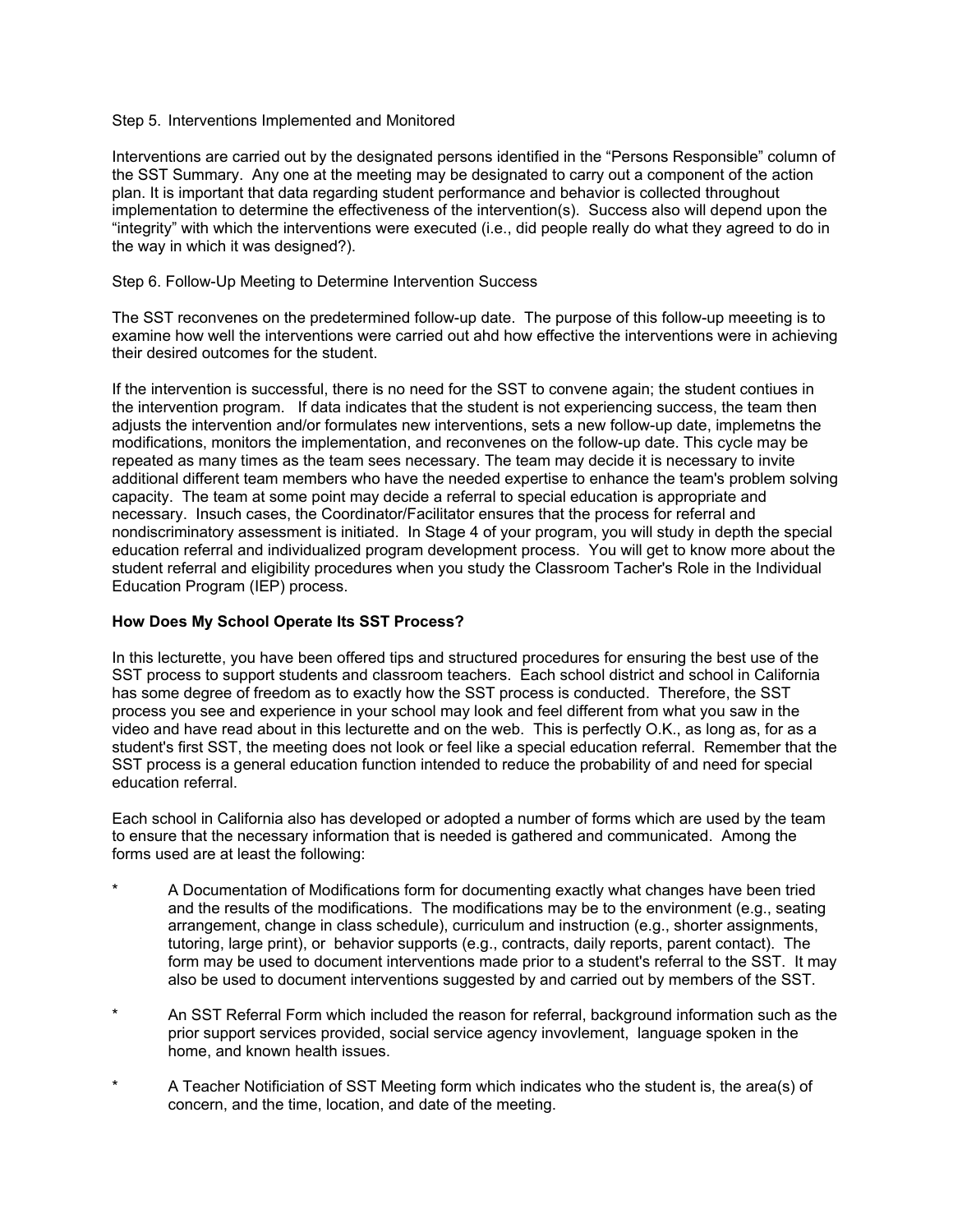\* A form for summarizing meeting notes such as the SST Summary form (see "sample1.gif" and Sample2.gif for an example).

One of your professional responsibilities as an educator is to know your support resources and how to access them. Thus, if you don't already know everything about your school's Student Study Team, find out who chairs/facilitates your SST, who else is on the "core" team, how team membership is determined (e.g., elected, appointed), when and how often the team meets, and how successful the SST process has been at avoiding special education referrals. Locate and keep in your professional files the forms used to communicate information, document outcomes, and monitor interventions. Finally, be sure to use the SST process when you have been unsuccessful in problem solving for a particular student on your own. We all know from experience that two heads are better than one; five or six are even better!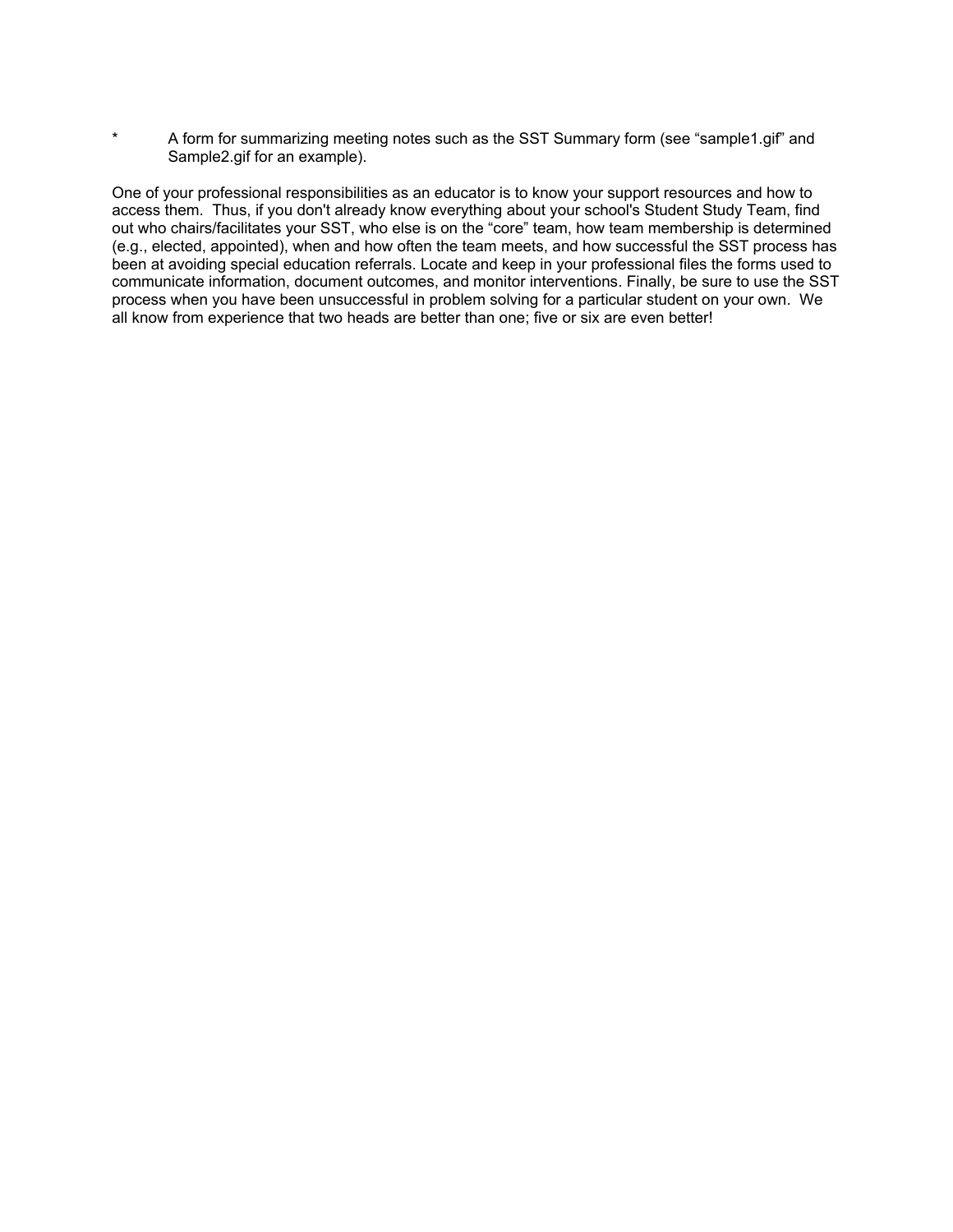## **The Teacher's Role in Special Education – The IEP Process**  EDMS 512

| <b>Learner Outcomes:</b> | Knowledge of nondiscriminatory assessment, processes for making a child<br>eligible for special education, and the teacher's role in developing IEPs                                                                                 |  |
|--------------------------|--------------------------------------------------------------------------------------------------------------------------------------------------------------------------------------------------------------------------------------|--|
| <b>Assessment:</b>       | Students apply their knowledge of nondiscriminatory assessment,<br>processes for making a child eligible for special education, and the<br>teacher's role in developing IEP by                                                       |  |
|                          | creating their own "Best Practices in the IEP Process Checklist" and<br>1)<br>use the checklist to assess the IEP process employed in the student's<br>school;                                                                       |  |
|                          | 2) creating a resource list of the special education and related services<br>personnel in the school and in the school district upon whom they can<br>call.                                                                          |  |
|                          | Evaluating the assessment process in their school relative to<br>3)<br>assessment team member responsibilities, identifying learnings about<br>the school's assessment processes and suggestions for<br>improvement, if appropriate. |  |

4) Evaluating an IEP meeting in terms of team communication, creative problem solving, and family centeredness.

| Resource(s):                          | Title and necessary information:                                                                                                                                                                                                                                                                          |
|---------------------------------------|-----------------------------------------------------------------------------------------------------------------------------------------------------------------------------------------------------------------------------------------------------------------------------------------------------------|
| Textbook/pages                        | Gable, R.A. and Hendrickson, J.M. (2000). Teaching all the students: A mandate for<br>educators. In J.S. Choate (Ed.) Successful inclusive teaching: Proven ways to detect<br>and correct special needs (3 <sup>rd</sup> ed.), pp 1-17. Boston: Allyn & Bacon. (ISBN 0-205-<br>$30621 - 7$ )<br>Chapter 1 |
| Supplemental<br><b>Print Material</b> | Lecturette by Jacqueline Thousand, Professor, CSUSM, College of Education                                                                                                                                                                                                                                 |
| Video/segment                         | Video Segment # 2 "Working Together: The IEP The Inclusion Series (1998) Weland<br>Prods/KCET and Allyn & Bacon. (ISBN 0-205-29111-2)                                                                                                                                                                     |
| Internet Site(s)                      | www.dssc.org/frc/frcl.htm<br>This Federal Resource Center for Special Education site provides general<br>information about and news pertaining to special education as well as special<br>technical assistance information.                                                                               |
|                                       | www.ed.gov/offices/OSERS/IDEA<br>This OSERS IDEA Home Page site provides a detailed explanation of IDEA.                                                                                                                                                                                                  |
|                                       | www.pitsco.com/pitsco/specialed.html<br>This Pitsco's Launch site to special education resources links you to many useful<br>special education and disability related sites.                                                                                                                              |
|                                       | www.hood.edu/seri/serihome.htm<br>This Special Education Resources on the Internet site is a collection of internet-<br>accessible information resources of interest to those involved in fields related to<br>special education.                                                                         |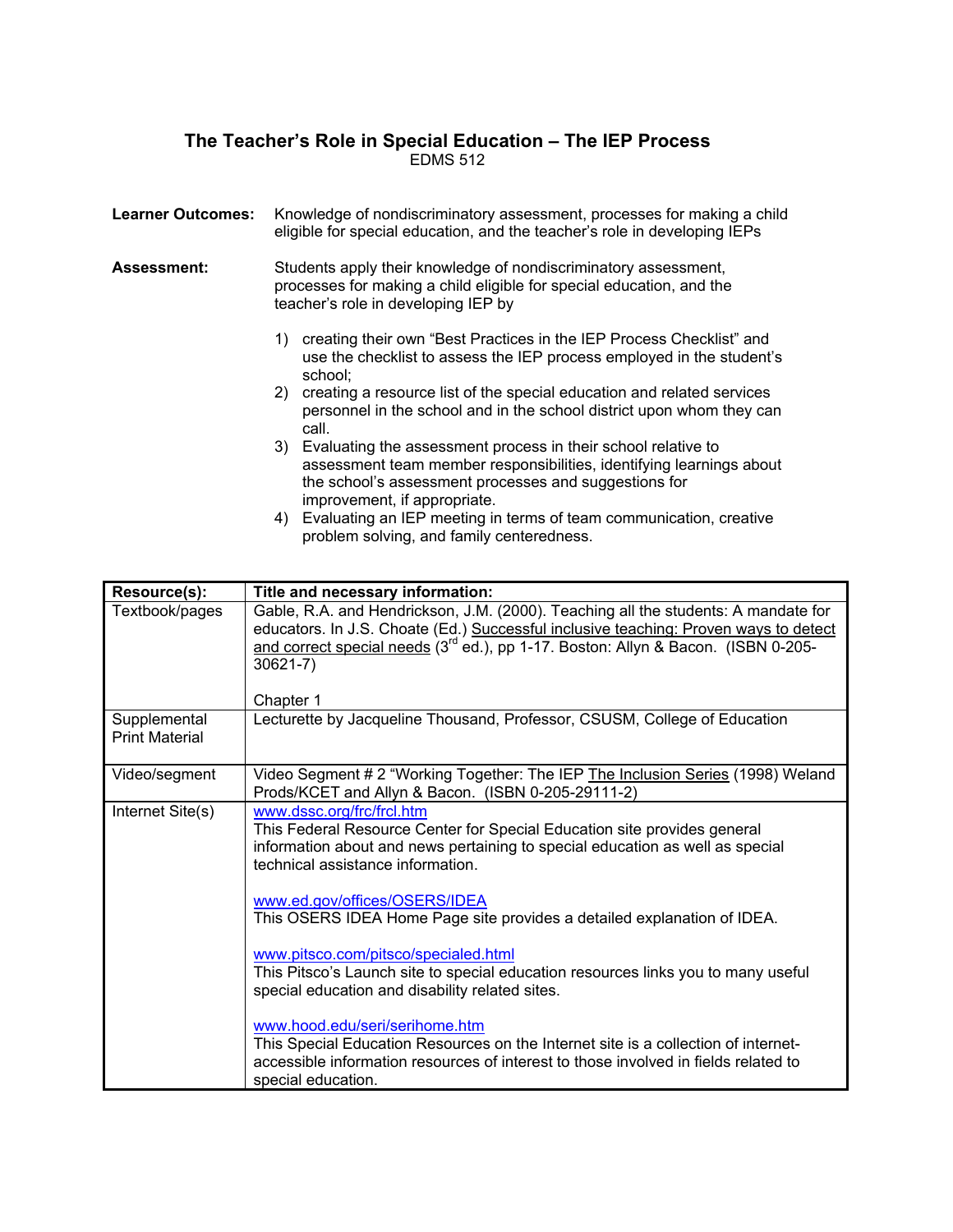# **TASK and GUIDELINES**

As a classroom teacher, you will have students with identified disabilities in your classroom. You will be asked to be part of the process for identifying the needed supports to ensure students' success; and you may be the first one to refer a student for study by the Student Study Team, in an effort to meet the student's needs without a special education referral. There will be occasions when the problem solving that occurs through the SST process will not yield the kind of success that satisfies you, the SST members, the family of the student, or the student. In those cases, you will be involved in the special education assessment and program development process. The purpose of the following lecturette, the video, and the activities that follow the reading of the lecturette and the viewing of the video is to make you comfortable with the special education assessment and Individual Education Program (IEP) development process for a student. You are an absolutely critical person in the educational life of students who do become eligible for special education for you are their access to the general education curriculum and their lifeline to the mainstream of educational and social life in school.

The Education Law and Diversity activities in which you engaged in your EDUC 350 class (for those of you who attended CSUSM briefly introduced you to legislation (i.e., IDEA) and court cases as well as critical components of effective special education support. Feel free to go back and examine the legal aspects that are the foundation of the special education process. The Student Study Team activities in which you engage as part of your Teaching and Learning course illustrates the first steps of the special education process; that is, the demonstration that accommodations and modifications been tried PRIOR to considering referral for special education assessment. The focus of this lecturette is on how educators implement two fundamental principles of the federal law, the Individuals with Disabilities Act (IDEA), namely, 1) nondiscriminatory evaluation and 2) appropriate education.

You will be using all of the information in the lecturette to assess eligibility and IEP development practices at your school site. As you read the following, create a personal list of "Best Practices in Assessment and IEP Development."

### **Lecturette**

#### **Nondiscriminatory Evaluation: Screening, Pre-Referral, and Referral**

Nondiscriminatory evaluation has two purposes: a) to determine whether a student has a disability and b) to decide the nature of the special education and related services the student needs. To achieve these purposes, four steps must be followed. First, **screening** involves a look at all students to determine which students might need further testing to determine whether they qualify for special supports. Screening includes group achievement tests given by classroom teachers and vision and hearing tests routinely given by the school nurse. **Pre-referral** is the second step in the process. In California, the Student Study Team process is the mandated pre-referral process all schools must employ before considering referral for more intensive services through special education. It is critical during the SST process to distinguish cultural and language differences that arise from a students background from genuine learning problems, as students with cultural and linguistic differences are inappropriately overidentified as having disabilities. **Referral** for special education evaluation occurs after previous screening and pre-referral steps have been taken. The request for an evaluation, or referral, involves the teacher, SST team member, or parent(s) submitting a formal written request for a student to receive a full and formal nondiscriminatory evaluation. Referral forms typically ask for specific and comprehensive information about the student including a) any screening information, b) the areas of educational concern that prompted the pre-referral (SST) interventions, c) the nature of the SST interventions and the results achieved, and d) any concerns expressed by the student or the student's family (e.g., self-esteem, depression).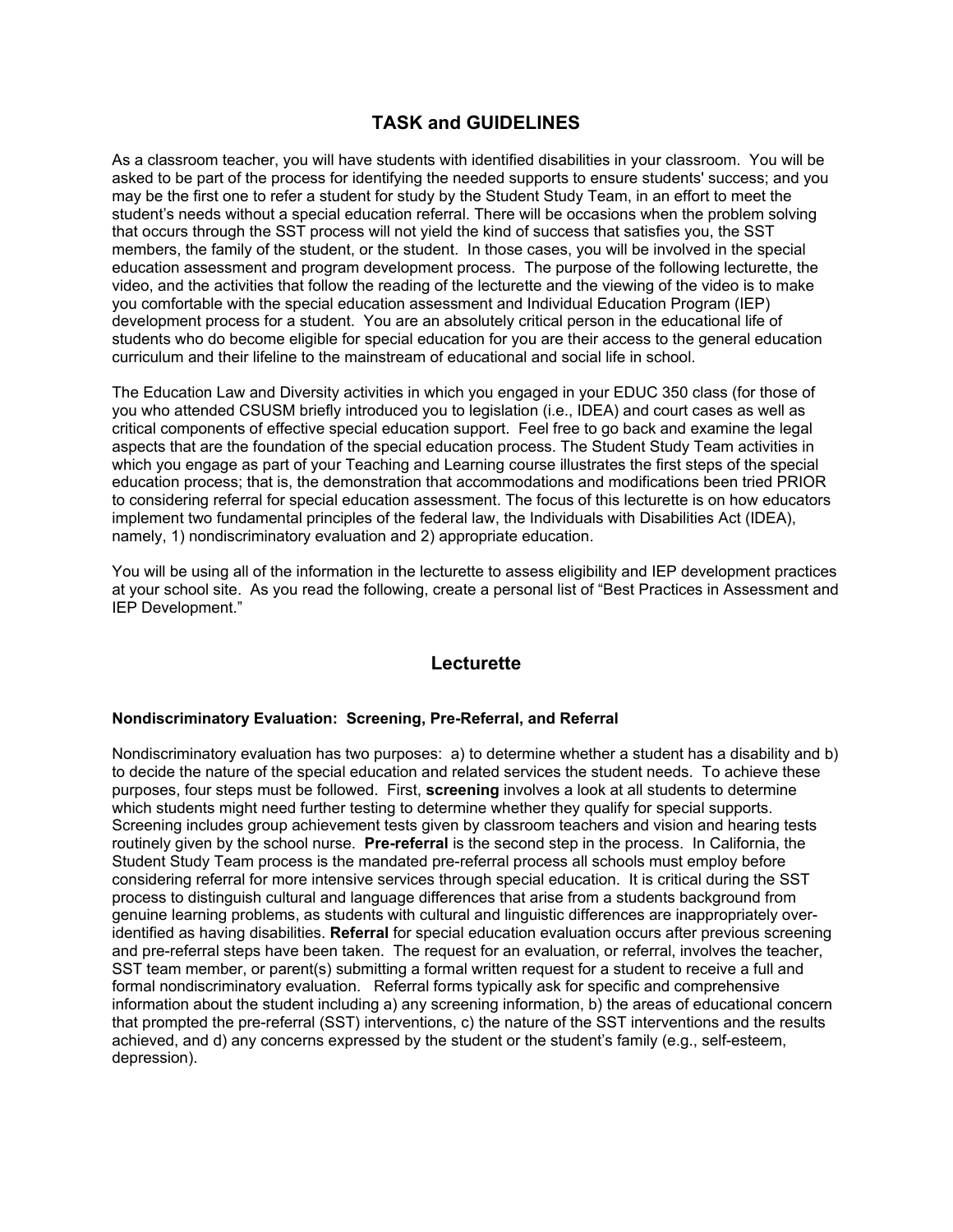The fourth step in nondiscriminatory evaluation is to, in fact, assess to answer the two questions: a) Does the student have a disability?, and b) If so, what is the nature of the specially designed instruction and related services the student needs? As a classroom teacher, you need to know that there are a complex set of procedures and standards that all professionals must follow to safeguard against making a mistake by a) placing a student in special education when s/he should not be, b) failing to make a student eligible when s/he should be, or c) misclassifying a student as having one type of exceptionality when in fact the student has another. Because evaluation has such a significant impact on students and their families, a team rather than an individual is responsible for administering a nondiscriminatory evaluation to determine if a student qualifies for special education. This team, known as the **evaluation team**, is responsible for the ensuring the nondiscriminatory evaluation procedures and standards outlined below. If you are the classroom teacher on an evaluation team, these are your and everyone else's responsibilities.

#### I. Breadth of Assessment

- A. More than one test; no single procedure may be used as the basis of evaluation
- B. Variety in assessment tools and strategies
- C. Examine relative contribution of cognitive, behavioral, physical, and developmental factors
- D. Assess in all areas related to the suspected disability (e.g., health, vision, hearing, social/emotional status, cognitive abilities, academic performance, communication status, motor skills)
- E. Assess specific areas of need (no relying on a single ability score)
- II. Administering Assessments
	- A. Select and administer assessments so as NOT to discriminate racially or culturally
	- B. Administer in the student's native language of mode of communication (e.g., Braille, sign language)
	- C. Trained personnel conform to test producer's instructions
	- D. Other data is gathered, including information from the parents, current classroom-based assessments and observations, observations of the teacher, information from related services providers (e.g., speech, language and hearing specialist)
	- E. Identify what other data is needed to determine:
		- 1. whether the student has a disability
		- 2. the student's present levels of performance and educational needs
		- 3. whether the student needs special education and related services
		- 4. whether any additions or modifications to special education and related services are

needed so the student can participate in the general curriculum and meet Individual

Education Program (IEP) goals

#### III. Timing of the Assessment

- A. Nondiscriminatory evaluation must occur before an initial placement into or out of special education
- B. Reevaluation occurs ever three years or more frequently, if conditions warrant or if requested by the student's parent(s) or teacher
- IV. Parental Notification and Consent
	- A. Parent(s) must be fully informed and provide written consent before each evaluation and reevaluation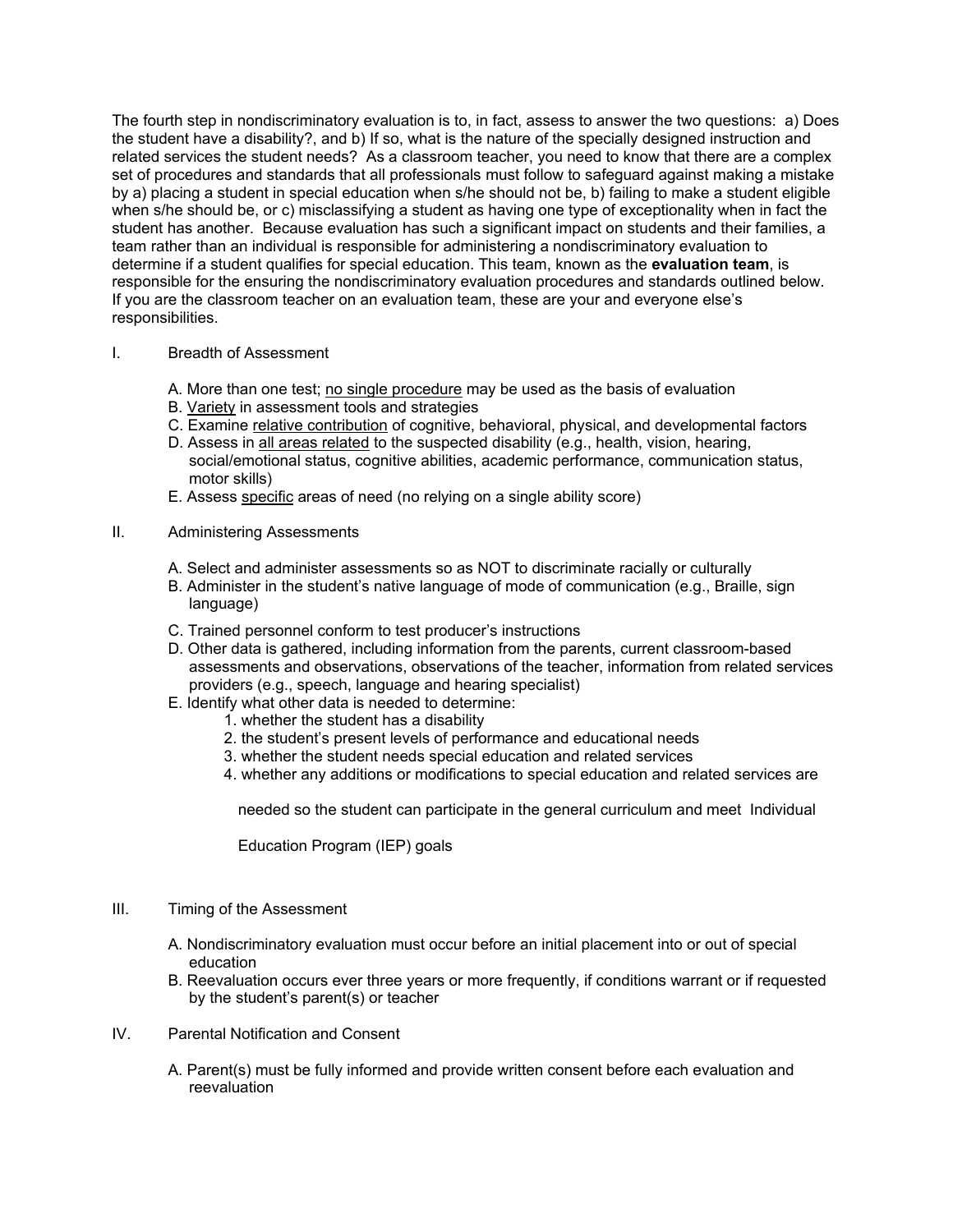- B. Parents must receive a full explanation of all due process rights, a description of what the school proposes (or refuses) to do, each evaluation procedure that is
- C. Parent consent for evaluation is NOT consent for placement into or out of a special education program; separate consent is required for placement
- V. Interpretation of Assessment Results
	- A. Interpretations must consider a wide variety of sources, including tests, teacher recommendations, social or cultural background, adaptive behavior (life skills such as selfcare, home living, communication and social skills), and physical conditions

Under the l997 amendments to IDEA, the evaluation team must consist of the following members:

- The student's parents
- At least one general education teacher of the student, if the student is or may be participating in the general education environment
- At lest one special educator
- A representation of the school district who is a) qualified to provide or supervise specially designed instruction to meet the unique needs of students with disabilities, b) knowledgeable about general curriculum, and c) knowledgeable about the availability of local education resources (e.g., school administrator, special education administrator)
- An individual who can interpret the instructional implications of evaluation results (who may already be a member of the team)
- Others who have knowledge or special expertise (including related services personnel
- The student (whenever possible and deemed appropriate)

The evaluation team determines which assessment instruments are appropriate to use, given the reason for a student's referral. There are thousands of tests that may be administered. Classroom teachers most likely will be involved in completing checklists (e.g., behavioral checklists) and sharing the results of standardized achievement tests which are routinely given in a school as well as curriculum-based assessments such as a portfolio assessment which assembles a student's homework, in-class tests, and other tangible evidence of a student's strengths and needs.

Once the assessment data has been gathered, it is compiled and a written report describing the tests and the results is composed. The team meets to consider the results, direct observations of the student, anecdotal records, and any other information the family or team members deem important and respond to its first purpose of nondiscriminatory evaluation. Specifically, it decides if the student qualifies as having a disability, based upon the qualification criteria for 12 disability categories set out by the federal government and the State of California. If the team does not find the student eligible, the parents receive the required notice of ineligibility and the student remains in general education without special education services. If the team finds the student eligible, then it proceeds to its second responsibility of determining the nature of the specially designed instruction and related services that the student needs. This step of the decision-making process links the nondiscriminatory evaluation process to the school's duty to provide and appropriate education and access to the general curriculum, which is where we will go next in the exploration of IDEA in action.

### **Appropriate Education**

For students between the ages of three and twenty-one, IDEA authorizes federally funded programs, with each student in this age group receiving an Individualized Educational Program (IEP). At age fourteen, students also are entitled to an Individualized Transition Plan (ITP) which is added as a component to the IEP to prepare for transition from school to post-school life in post-secondary education, vocational training, employment, continuing and adult education, adult services, independent living, and/or community participation.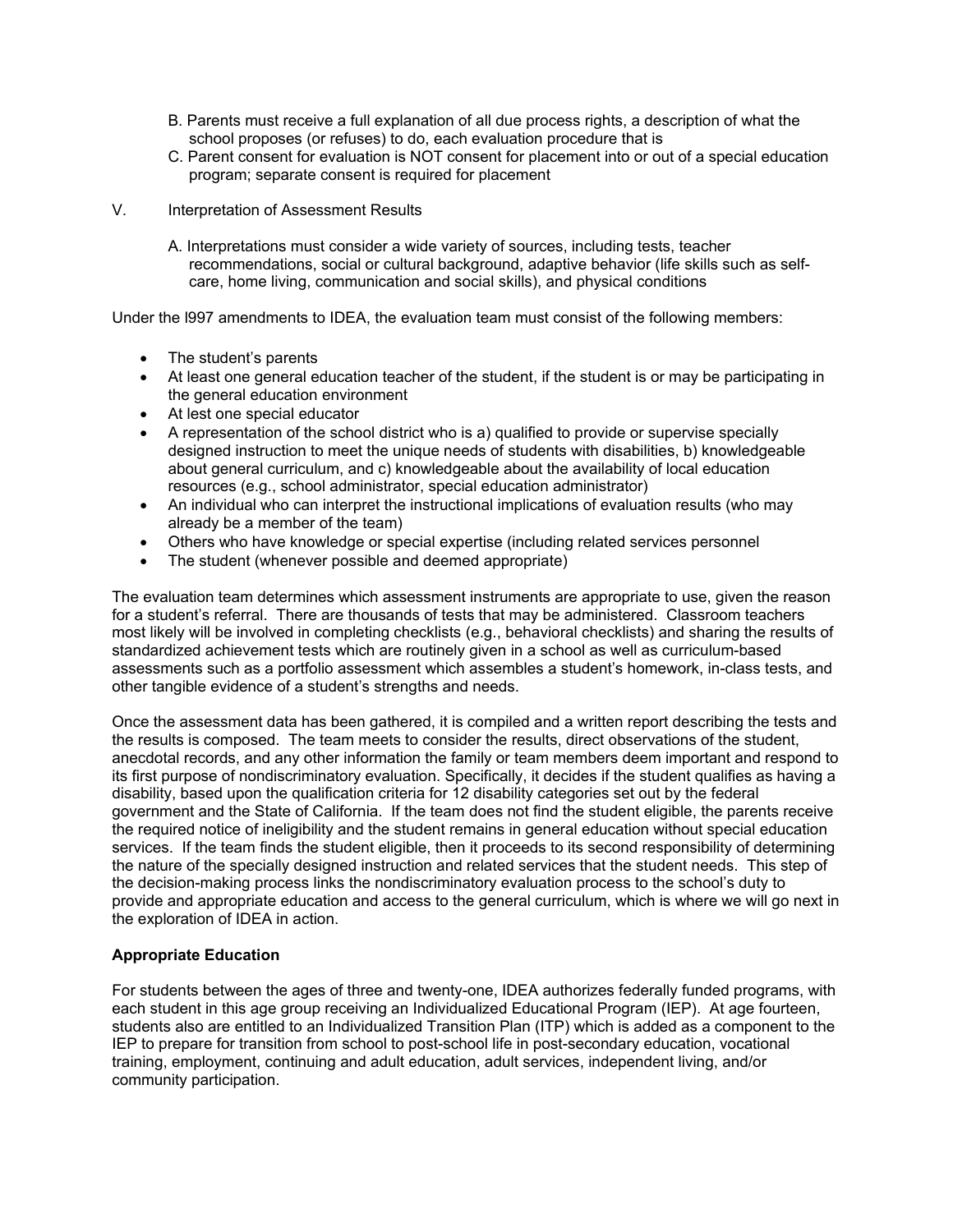When a student becomes eligible for special education, the evaluation team becomes the student's IEP team. As a classroom teacher, you most certainly will be a member of many IEP teams. As a member, you will be responsible for helping to develop and carry out a written IEP plan, which must be reviewed with the parents (and the student, when appropriate) at least annually.

Whenever an IEP is developed or revised, it must include several requisite components. Specifically, the IEP must state in writing:

I. The student's present level of educational performance, including how the disability affects involvement and progress in the general curriculum

- II. Measurable annual goals, including "benchmarks" or short-term objectives, related to meeting needs resulting from the disability to enable the student to progress in the general curriculum and meeting other disability-related needs
- III. The special education and related services and supplementary aids and services that will be provided and the modifications and supports for school personnel that will be provided so that the student
	- can advance appropriately toward attaining annual goals
	- be involved and progress in the general curriculum
	- participate in extracurricular and nonacademic activities
	- be educated with other peers in general education
- IV. The extent to which the student will participate with students who do not have disabilities in general education and extracurricular activities of the general curriculum
- V. Any individual modifications in the administration of state or district-wide assessments of student achievement, so that the student can participate in those assessments; and, if the IEP determines the student will not participate in a particular state or district-wide assessment or any part of an assessment, why that assessment is not appropriate and exactly how the student will be assessed
- VI. The projected date for beginning the services and program modifications and the anticipated frequency, location, and duration of each
- VII. Transition plans, that begins at age fourteen, becoming more specific each year
- VIII. How the student's progress toward annual goals will be measured and how the student's parents will be informed (at least as often as parents of students who do not have disabilities are informed) of the student's progress toward annual goals and the extend to which the progress is sufficient to enable the student to achieve goals by the school year's end

As a classroom teacher who is a member of an IEP team, you also will be expected to contribute and consider information regarding a) the student's strengths, b) parents' concerns, c) results of all evaluations, and d) special factors such as language needs of limited English proficient students, positive behavior intervention needs for students whose behavior impede their own or others' learning, and the need for assistive technology devices and services.

The IEP meeting can be a very intimidating event, particularly for a parent and child for whom this is a first time experience. Thus, there may be times, when family members do not want to participate in IEP meetings. If this is the case, the team is still obliged to meet to develop an IEP, because special education may not serve a student who does not have an IEP. IDEA does not require parents to consent to the content of the IEP, but it is important to know that the parents have the right to challenge the IEP in a due process hearing. Such non-collaboration relationships should be avoided if at all possible. It is of no benefit to the students for the school and family to be at odds. The video, which you will view, next is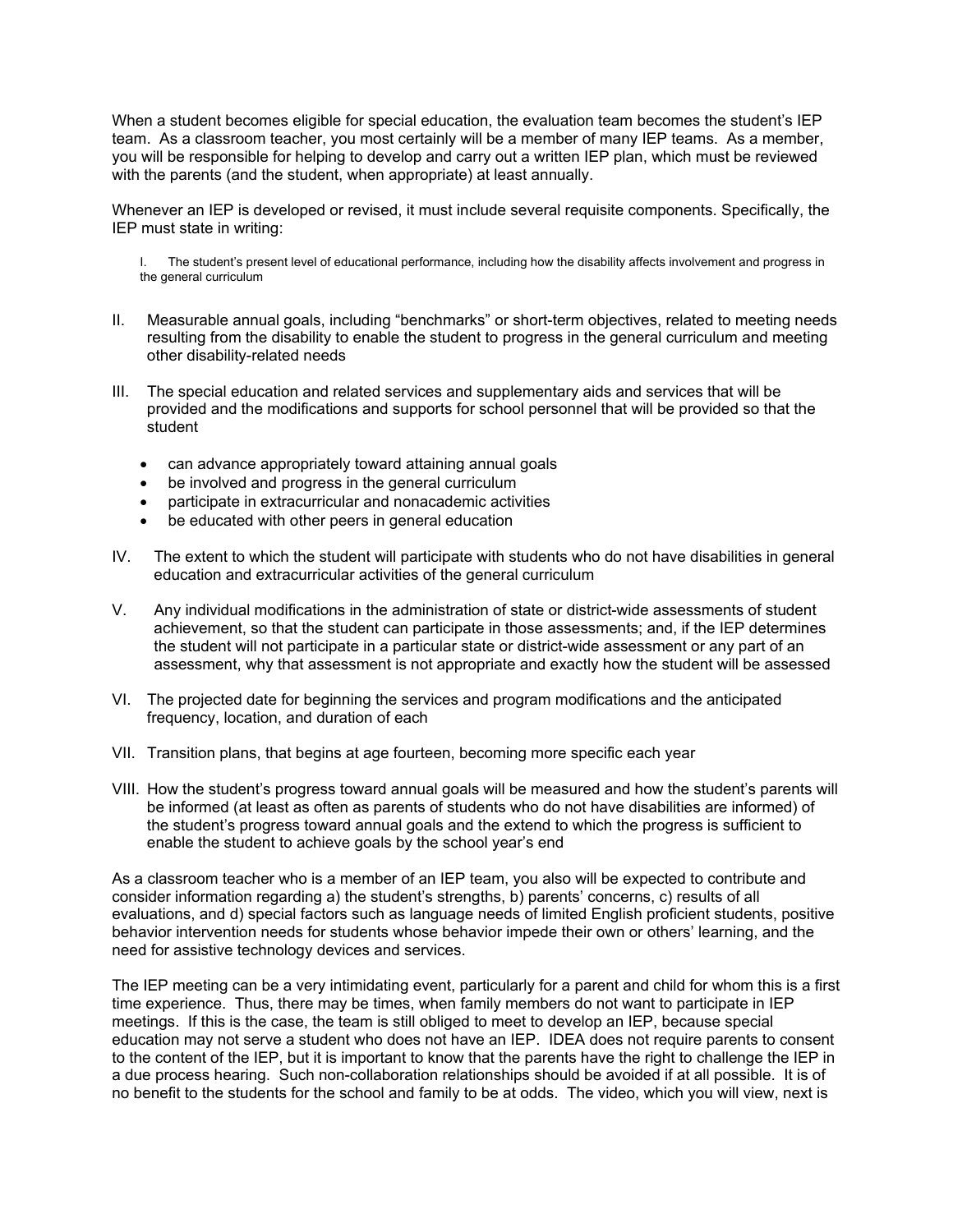a very good example of how the IEP process can be facilitated so that quality plans are crafted and productive home-school-student relationships are forged. Notice that the student is actively involved in his program; this is a "best practice" you should encourage and support. Wisdom is found in the thought and words of our youth, particularly when it concerns their lives!

Note: The above lecturette summarizes information presented in Chapter 2 of Turnbull, Turnbull, Shank, and Leal's second edition of the Merrill/Prentice Hall text, Exceptional lives: Special education in today's schools

# **Application Activities**

#### **In-Class Video Viewing and Analysis**

After reading and summarizing key points of the above lecturette on the teacher's role in special education, view the video Segment # 2 "Working Together: The IEP" from The Inclusion Series (1998) Weland Prods/KCET and Allyn & Bacon. As you view the video, jot down notes regarding what is presented as (and what you perceive as) "best practices" or "great tips" in IEP development and implementation.

After viewing the segment, take your notes from the lecturette and the video viewing and create your own "Best Practices in the IEP Process Checklist." It is beneficial to do this in collaborative teams in and/or out of class. You will use this checklist later in an actual IEP meeting. This is

#### **School-Based Activities**

Can you provide complete and accurate responses to the following four questions? If so, you should have your special education credential! If not, interview your school's special education support personnel or get the information you need to answer the questions from reference materials, web sites, and so forth.

Question #1: Who are all of the special education and related services personnel who I can call upon for support in this school and in the school district?

Action: Make a list of the roles, names, responsibilities, and ways in which to contact these resources. Keep this list in your top desk drawer or in you day planner.

Question #2: What does our school staff ensure that the responsibilities of the assessment team outlined in the lecturette occurs?

Action: Make a copy of the outline from the lecturette that articulates the responsibilities of the evaluation team to ensure nondiscriminatory evaluation. Using this outline as a guide for questioning, interview one of your special education support personnel. Ask how the assessment process in your school ensures that each of the responsibilities of a student's evaluation team is fulfilled. Take notes and then write a one to two-paged summary of what you learned about your school's assessment processes, including suggestions for improvement, if appropriate

Question #3:What does my School's IEP look like and does it include all of the components identified as required in the lecturette above?

Action: Have your special education support persons give you the latest IEP form, if you have no students eligible for special education in your classroom (could that possibly happen?). If you have one or more students with an IEP in your classroom (a sure bet), get one of the IEPs, preferably one of the more complex IEPs. In either case, once you have an IEP in hand, locate all of the component parts required of an IEP.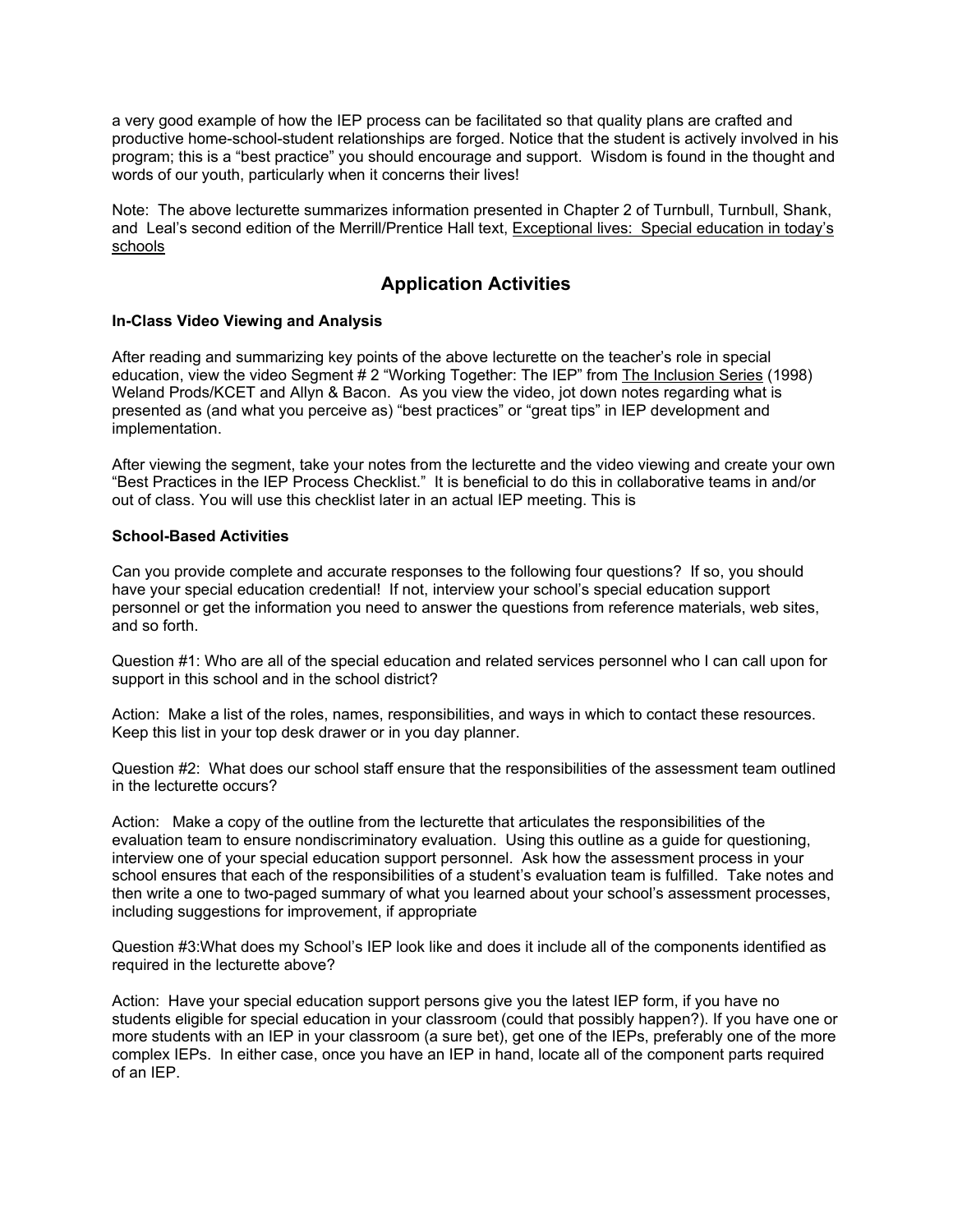Question #4: What does an IEP meeting feel like? How well are "best practices" for IEP team meetings being practiced in my school?

Action: Attend an IEP meeting of a student who is not in your classroom. Your role is that of nonparticipant observer. While observing use your own "Best Practices in the IEP Process Checklist," which you created following the viewing of the IEP video, to assess the presence or absence of best practices being practiced during the meeting. Write a one to two-paged reflection that focuses upon ways in which to optimize IEP team communication, creative problem solving, and family centeredness. (If you cannot find an IEP meeting of a colleague to attend, try completing the checklist after one of your own meetings. This will be more difficult, as it is nearly impossible to be a member and a simultaneous objective observer of a team. But, the exercise may be just as, if not more, enlightening if it is really YOUR student, classroom, and professional life!

#### **Extension Activities**

Expand your knowledge of special education and your role in the special education referral and implementation process by visiting the following comprehensive web sites.

#### www.dssc.org/frc/frcl.htm

This Federal Resource Center for Special Education site provides general information about and news pertaining to special education as well as special technical assistance information.

#### www.ed.gov/offices/OSERS/IDEA

This OSERS IDEA Home Page site provides a detailed explanation of IDEA.

#### www.pitsco.com/pitsco/specialed.html

This Pitsco's Launch site to special education resources links you to many useful special education and disability related sites.

#### www.hood.edu/seri/serihome.htm

This Special Education Resources on the Internet site is a collection of internet-accessible information resources of interest to those involved in fields related to special education